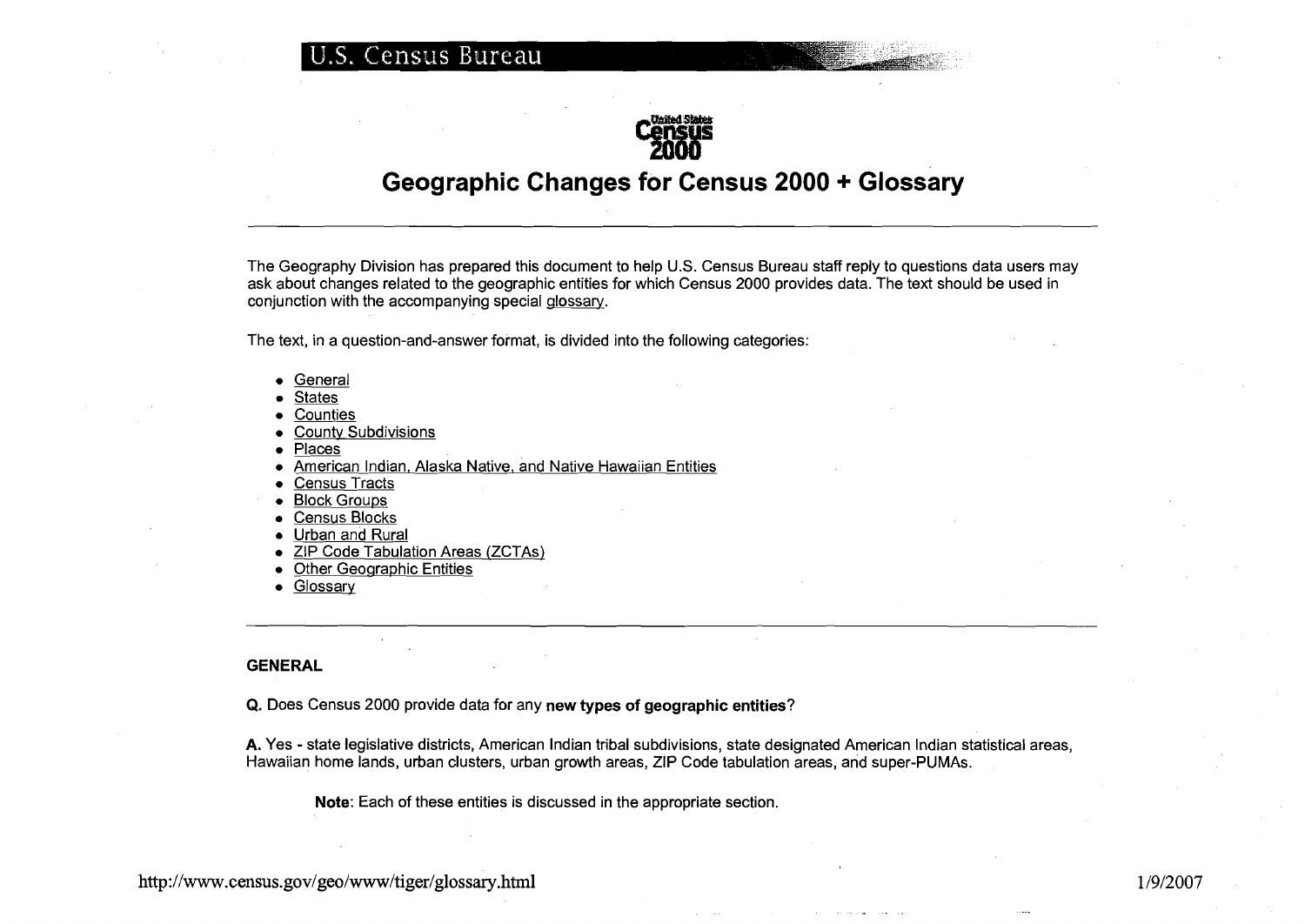Q. Are any geographic entities identified differently for Census 2000?

A. Yes:

- Outlying Areas are now referred to as Island Areas.
- Block numbering areas (BNAs) have been replaced by census tracts.
- In Alaska, Anchorage is now referred to as a "municipality," and Juneau and Sitka are each referred to as a "city and borough," at both the county and place levels. (See the sections on Counties and Places, which also provide information about Yakutat in Alaska, as well as other entities that have changed since the 1990 census.)
- The U.S. Census Bureau changed tribal jurisdiction statistical area (TJSA) to Oklahoma tribal statistical area (OTSA) to avoid the perception that these statistical entities might reflect any type of legal status, and joint area to joint use area to better denote the common usage of overlapping tribal lands.
- Data tabulations for Census 2000 differentiate between federally recognized American Indian tribes and tribes recognized only by state governments.
	- Census 2000 provides data for federally recognized tribes with a legally established land base, $\frac{1}{2}$  separate from data for state recognized tribes with a legally established land base.
	- State designated American Indian statistical areas (SDAISAs) are a new statistical entity used for state recognized tribes without a legally defined land base. They differentiate state tribes from federally recognized tribes without a land base, which retain the 1990 census term, tribal designated statistical areas (TDSAs). For the 1990 census, the U.S. Census Bureau treated all tribes without a land base, but for which it obtained boundaries to be used in the census, as TDSAs.
- Separate crews of vessels geography no longer exists.

Note: See the sections on census tracts and census blocks regarding the treatment of crews of vessels for Census 2000.

- Census 2000 refers to places that are partly urban and partly rural as **extended places**; this replaces the previous term, extended cities, because census designated places (as well as incorporated places) can now be partly urban and partly rural.
- A public use microdata area (PUMA) with a population of at least 400,000 is referred to as a super-PUMA for Census 2000.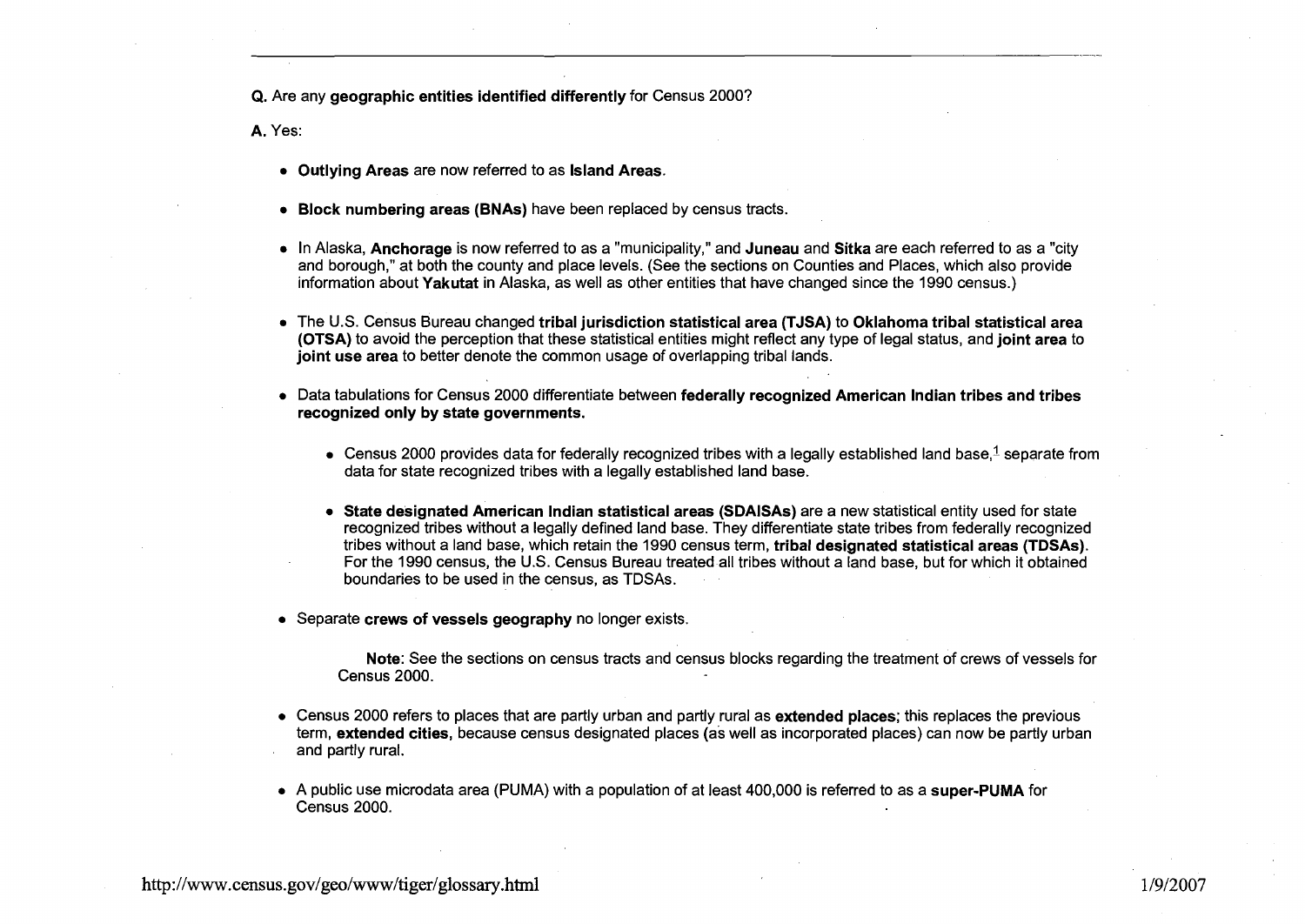# **STATES**

**Q.** Are there any **changes in the inventory of entities** that the Census Bureau treats as **states and their statistical equivalents?** 

**A. Palau** became an independent nation on October 1, 1994; therefore, it is not included in Census 2000. The other entities that the U.S. Census Bureau previously referred to as the **Outlying Areas** - American Samoa, Guam, the Commonwealth of the Northern Mariana Islands, the Virgin Islands of the United States, and a number of small islands in the Caribbean Sea and Pacific Ocean that are under the jurisdiction of the United States - are now identified collectively as the **Island Areas.** 

**Note:** Also see text for state legislative districts in the section, Other Geographic Entities.

#### **COUNTIES**

**Q.** Are there any **changes in the inventory** of entities that the Census Bureau treats as **counties and their statistical equivalents?** 

**A.** As the result of legal actions by state governments, two legal entities that the U.S. Census Bureau treated as statistically equivalent to counties were added and two were dropped, and one county and one statistically equivalent entity were renamed, as follows:

- **New: Denali Borough, Alaska (FIPS county code 068)<sup>2</sup> (organized from part of Southeast Fairbanks and Yukon-**Koyukuk Census Areas - FlPS county codes 240 and 290, respectively - on December 7,1990)
- **New: Yakutat City and Borough, Alaska** (FIPS county code 282) (organized from part of Skagway-Yakutat-Angoon Census Area - formerly FlPS county code 231 - on September 22, 1992)
- **Dropped: South Boston city, Virginia** (FIPS county code 780) (this formerly independent city changed its legal status to "town" and became part of Halifax County - FlPS county code 083 - on June 30, 1995)
- **Dropped:** The portion of **Yellowstone National Park in Montana** (FIPS county code 113) (until November 7, 1997, the Montana portion of the park was not in any county, and therefore the Census Bureau treated it as a separate geographic entity that was equivalent to a county in Montana for data presentation purposes; on that date, the Montana portion of the park became part of Gallatin and Park Counties - FlPS county codes 031 and 067, respectively)
- **Renamed, with new FIPS codes: Dade County, Florida** (FIPS county code 025) was officially renamed Miami-Dade County (FIPS county code 086) on November 13,1997.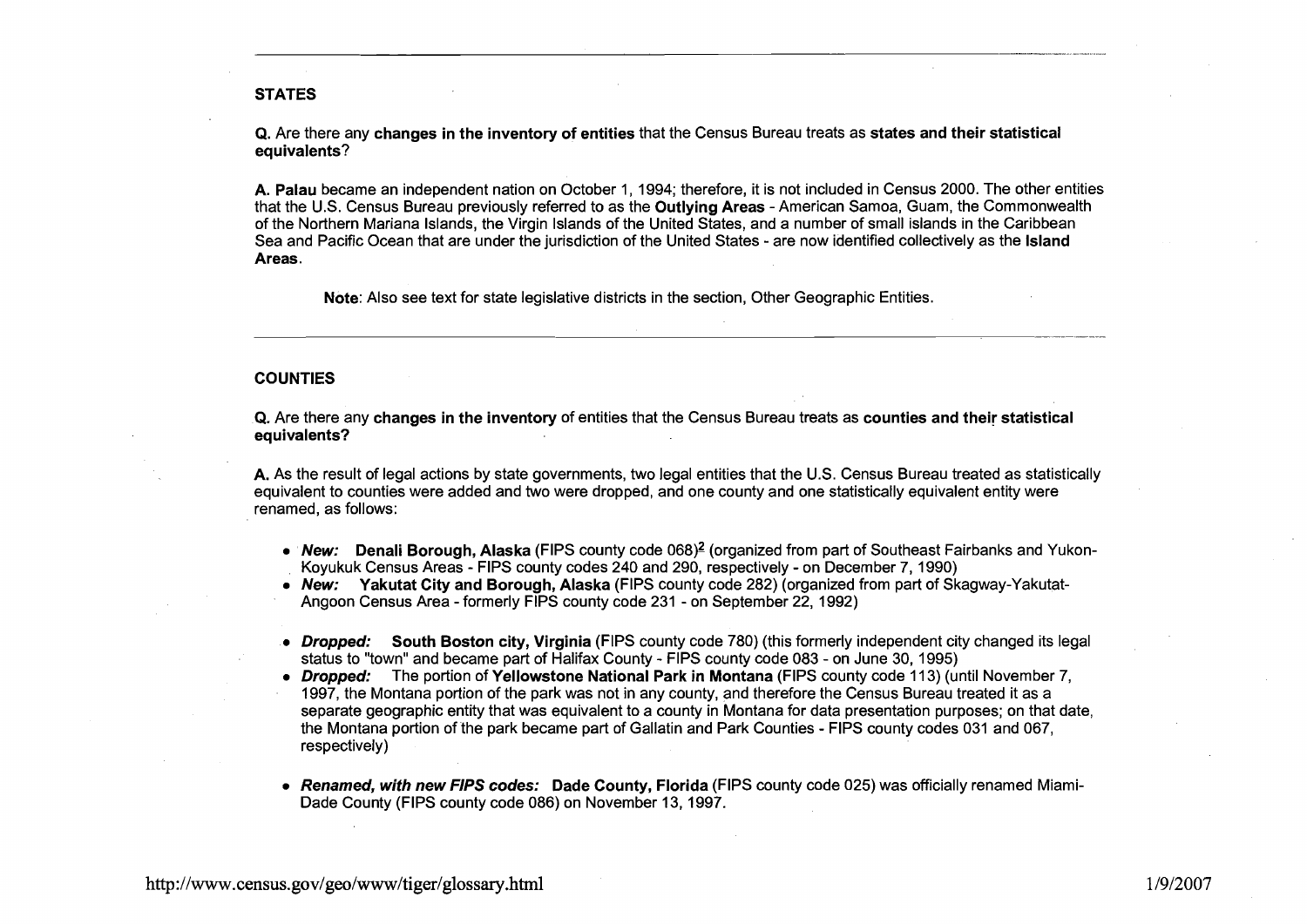**Renamed, with new FIPS codes: Skagway-Yakutat-Angoon Census Area** (FIPS county code 231) was renamed Skagway-Hoonah-Angoon Census Area (FIPS county code 232) in 1992, after Yakutat City and Borough (FIPS county code 282) became a separate legal entity.

**Q.** I can't find data for:

# **Dade County, Florida** (FIPS county code 025).

**A.** This county was legally renamed **Miami-Dade County** (FIPS county code 086) on November 13, 1997

### **Skagway-Yakutat-Angoon Census Area, Alaska** (FIPS county code 231 ).

**A.** When the state of Alaska established Yakutat as "a city and borough" on September 22, 1992, the Yakutat area had to be deleted from the Skagway-Yakutat-Angoon Census Area. The remainder of this census area subsequently was renamed Skagway-Hoonah-Angoon (FIPS county code 232).

#### **South Boston city, Virginia** (FIPS county code 780).

**A.** The state of Virginia legally designated this independent city as a town on June 30, 1995, at which time it became part of Halifax County (FIPS county code 083).

### **Yellowstone National Park, Montana (FIPS county code 113).**

**A.** On November 7, 1997, the state of Montana legally realigned the boundaries of Gallatin and Park Counties (FIPS county codes 031 and 067, respectively) so they contained the part of the national park located in this state.

# **Q.** Are there any changes in the **legal descriptions for counties?**

**A.** Only in Alaska, where several legal entities, previously referred to as boroughs, have been re-identified to reflect the correct legal description:

- Anchorage is now referred to as a "municipality."
- Juneau, Sitka, and Yakutat are each now referred to as a "city and borough."

#### **COUNTY SUBDIVISIONS**

**Q.** I notice that some **county subdivisions in the 1990 census** have disappeared, and others have names that are new, for Census 2000. What happened?

**A.** Changes to county subdivisions can occur for a variety of reasons -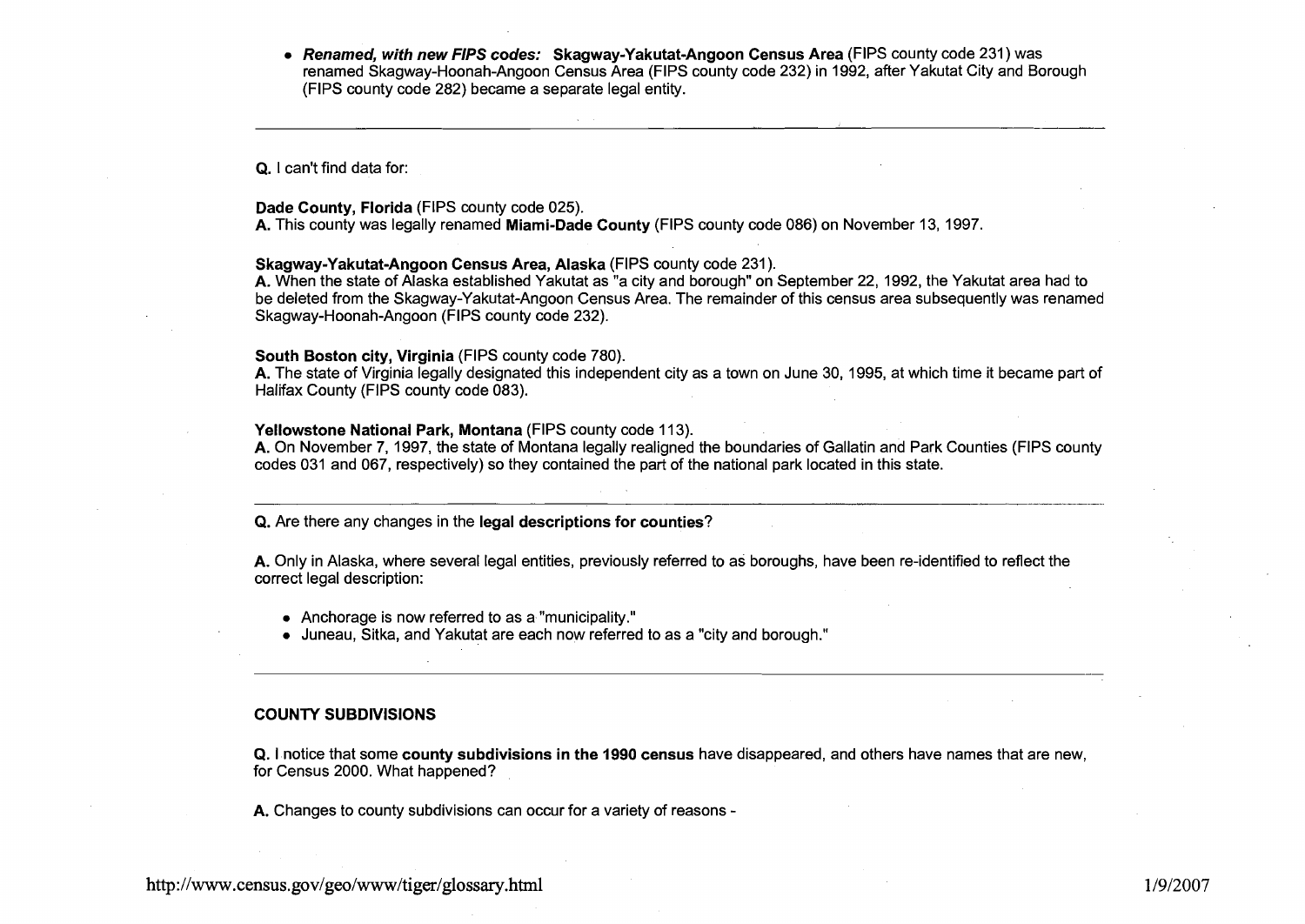- In states with legally defined county subdivisions, legal action can result in a county subdivision being merged with another county subdivision, being annexed by an incorporated place, or simply changing its name. Some county subdivisions became officially defunct, and were replaced by or merged into an "unincorporated territory."
- In states with census county divisions (CCDs), reviewers were asked to adjust the boundaries of CCDs to coincide with census tract boundaries. In the course of the review, local or state officials decided to merge and/or rename some CCDs for Census 2000.
- In Alaska, the state government decided to merge or revise several census subareas, resulting in the deletion or renaming of several of these entities for Census 2000. Also, new census subareas were created to correspond with the newly established Denali Borough and Yakutat City and Borough.

# PLACES

**Q.** I notice that many CDPs have fewer than 1,000 people. Aren't most CDPs supposed to have at least 1,000 people?

A. That was the 1990 census rule for CDPs in the lower 48 states, except those on American Indian reservations. For Census 2000, the U.S. Census Bureau dropped this requirement, and a CDP anywhere in the United States, Puerto Rico, and the Island Areas can be any population size.

**Q.** I notice that some places in the **1990** census are not in Census 2000, and others have names that are new for Census 2000. What happened?

A. In addition to states establishing new incorporated places, these entities can be changed by legal action that results in some being disincorporated, merged, or renamed. CDPs may be dropped from the census because their area was included within newly incorporated places or they were annexed, in whole or substantial part, to existing incorporated places; also, some were merged, renamed, or dropped by the local and tribal governments that reviewed the CDPs for Census 2000.

**Q.** The 1990 census included six consolidated cities, but now there are seven. But I notice that Jacksonville, Florida is no longer included as a consolidated city. What changed?

A. Athens-Clarke County and Augusta-Richmond County - both in Georgia - became consolidated cities in the 1990s. As for Jacksonville, the local governments brought to our attention that legislation in 1978 and 1992 changed the relationship of Jacksonville city to the other incorporated places in Duval County. While the consolidated government provides countylevel services to these places, it has no jurisdiction over the population or territory within their boundaries; therefore, it no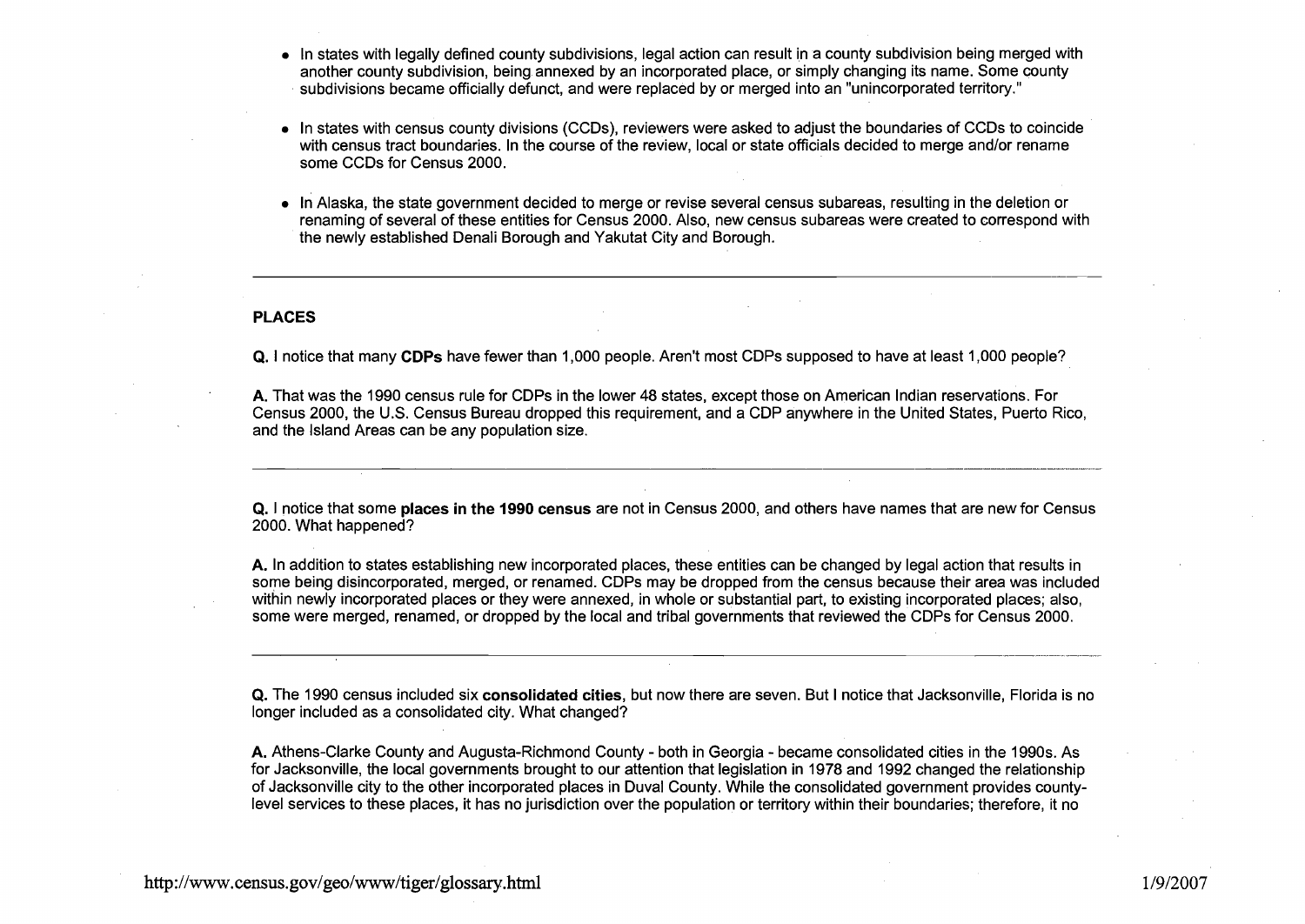longer qualifies as a consolidated city.

**Q.** For the 1990 census, the data files included the Census Bureau's **4-digit place codes.** I can't find these on the Census 2000 data files.

**A.** The U.S. Census Bureau announced, in conjunction with the release of the 1990 census data products, that the 4-digit census codes were appearing for the last time. Data products showed the 5-digit FlPS codes as well, thereby providing data users with a last, one-time bridge between the two sets of codes. Census 2000 displays only the 5-digit FlPS codes in documents and files available to the public.

**Q.** I can't find some **5-digit place codes** that were used for the 1990 census, or the 5-digit code for a place in Census 2000 is different from the 1990 census code for the same place.

**A.** Place codes are assigned in alphabetical order within each state. Some places had a name change, which usually required a new code to sequence the new name appropriately in the alphabetic list. A few codes had to be changed to accommodate the insertion of new names into their proper alphabetical location in the list.

**Q.** Why do I find census data for a **Yakutat CDP** rather than a Yakutat city in the Yakutat City and Borough?

**A.** Despite the legal designation, the state of Alaska did not establish a city in this entity because it is a "non-unified home rule borough." Instead, a census designated place was delineated for its built-up portion.

# **AMERICAN INDIAN, ALASKA NATIVE, AND NATIVE HAWAIIAN ENTITIES**

**Q.** For the 1990 census, **federal and state reservations** were listed together. Now they are listed separately. Why is that?

1/9/2007

للمردو وللدان

**A.** Federal tribes asked the U.S. Census Bureau to provide separate data tabulations for these two different types of American Indian entities. The Census Bureau facilitated this by assigning a new, unique set of codes to the state reservations.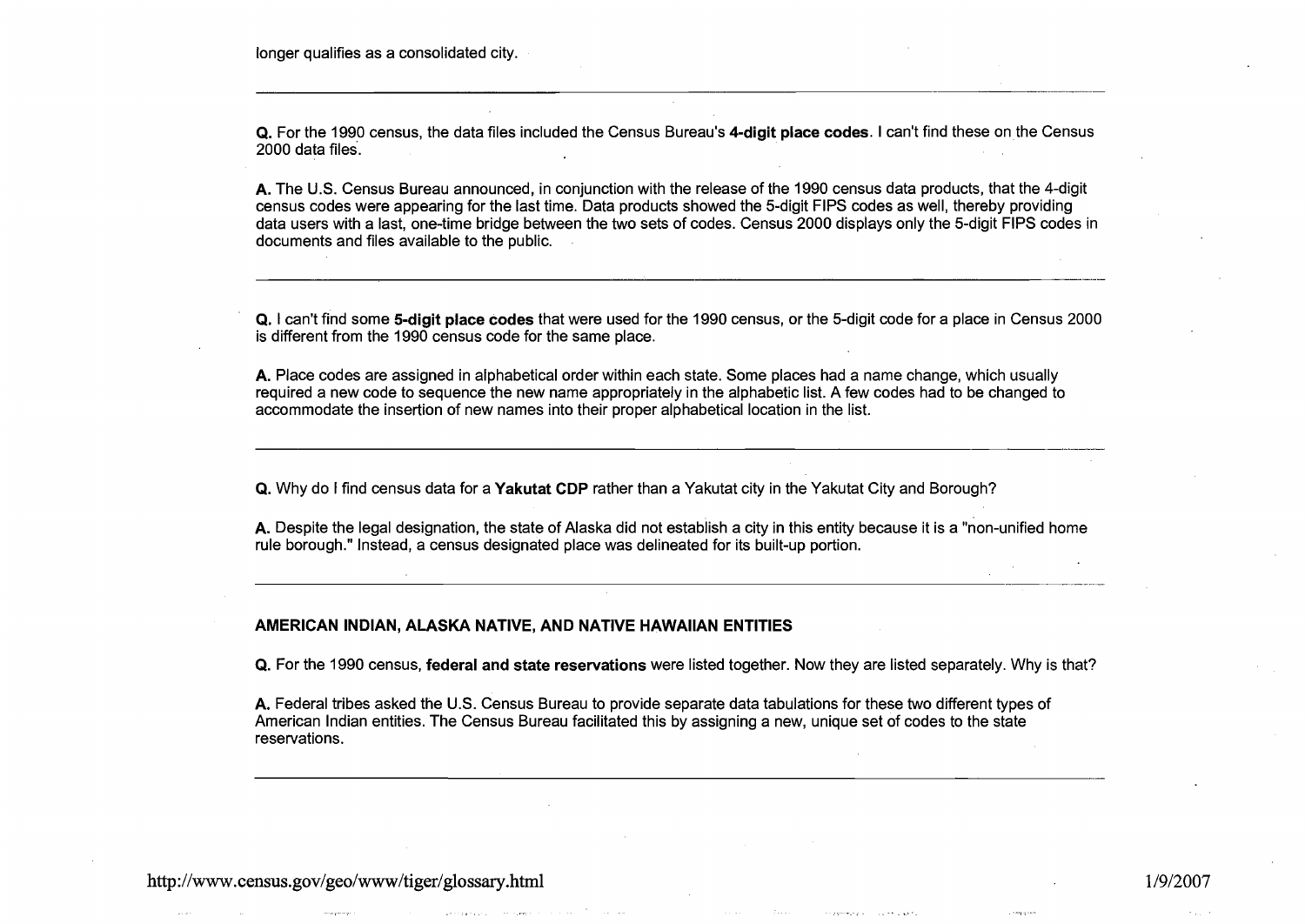**Q.** For the 1990 census, federal and state tribes that did not have a land base were listed together as **tribal designated statistical areas.** What happened to the state tribes?

**A.** For all tribes that did not have a land base (see footnote I), the 1990 census referred to the geographic entities that were specially delineated to encompass the areas related to such tribes as tribal designated statistical areas (TDSAs). The federally recognized tribes asked the U.S. Census Bureau to tabulate their data separately from the tribes recognized only by state governments. Therefore, areas delineated for state tribes are shown in Census 2000 as a new type of geographic entity called **state designated American lndian statistical areas (SDAISAs).** 

**Q.** Does the Census Bureau still get its **information for tribes** recognized by the U.S. government from the federal government's Bureau of lndian Affairs (BIA)?

**A.** The BIA is still the source of the inventory of federally recognized tribes. For Census 2000, the U.S. Census Bureau relied entirely on the officials of tribes with a land base, rather than also involving BIA staff, to review the legal boundaries already in the Census Bureau's records. The BIA was asked to participate only if the Census Bureau needed additional information. The Census Bureau still relied on the BIA, as well as tribal and other government agencies, to assist in identifying a first set of boundaries for federally recognized tribes whose lands it did not have on record.

**Q.** I notice that the Census Bureau provides data for several **types of American lndian entities** that have a land base. Some of these appear to be new for Census 2000.

**A.** Several types of reservations are new for Census 2000: lndian community, lndian village, ranch, and village. Also, the terminology was changed for two entities: tribal jurisdiction statistical area (TJSA) was changed to Oklahoma tribal statistical area (OTSA) to avoid any perception that these statistical entities reflect any type of legal status, and joint area was changed to joint use area to better reflect the common usage of overlapping tribal lands.

**Q.** Do the **American lndian entities recognized in Census 2000** cover the same area as those in the 1990 census?

**A.** Many do, but some do not. The U.S. Census Bureau offered tribal and state officials the opportunity to review and revise the boundaries of the American lndian entities that it had used for the 1990 census.

**Q.** My tribe (or a member of my tribe) owns **land next to the reservation.** Why aren't these properties included in the data for Census 2000?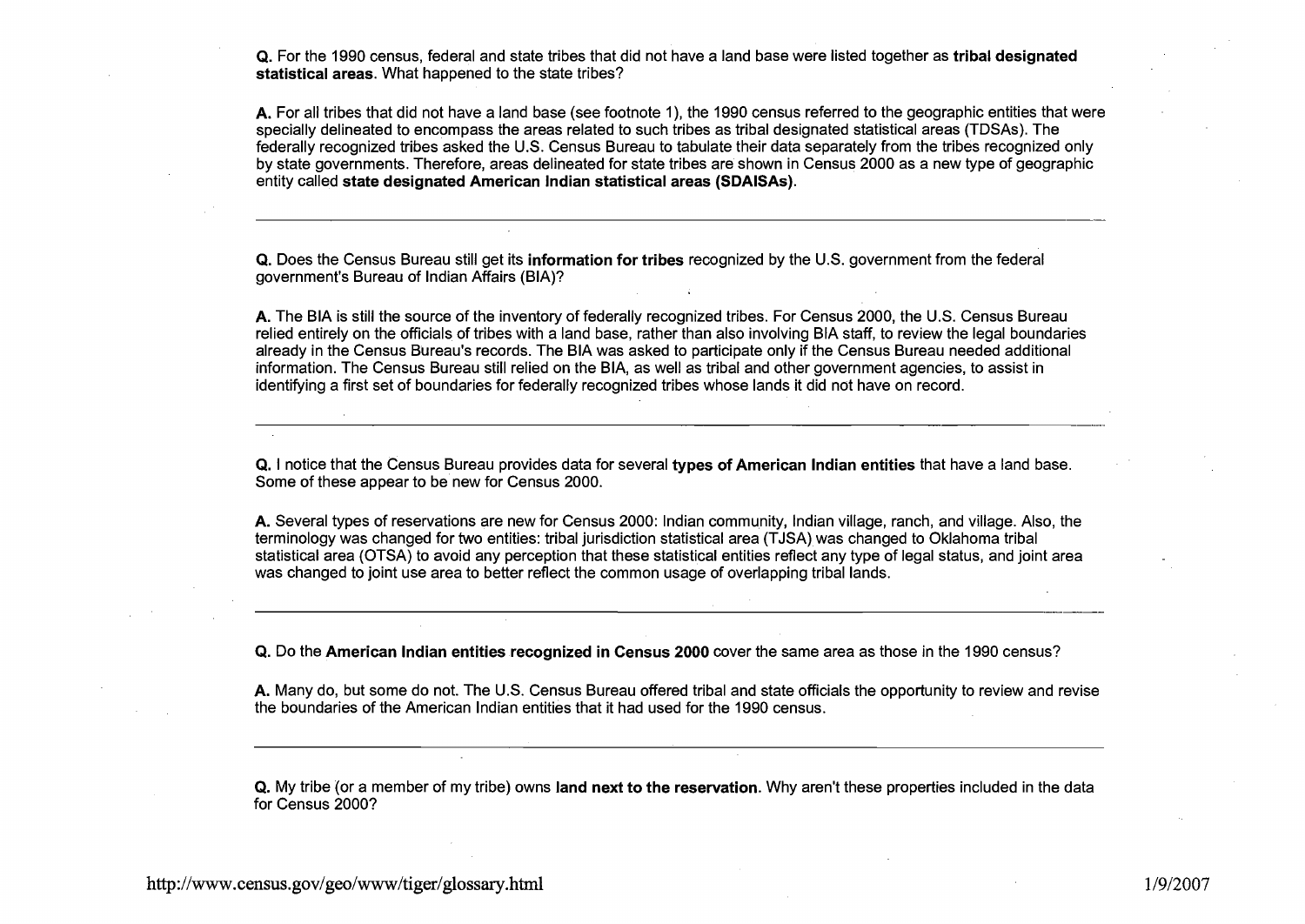**A.** The U.S. Census Bureau provides data for off-reservation property related to a tribe, or an individual member of that tribe, if such land has been placed in trust with the federal government and is reported to the Census Bureau. The Census Bureau's reference to trust land applies to both tribal and individual off-reservation trust land.

**Q.** What happened to **tribal jurisdiction statistical areas (TJSAs)?** 

**A.** To avoid any perception that these statistical entities reflect a type of legal status, the U.S. Census Bureau changed the term to **Oklahoma tribal statistical areas (OTSAs).** 

**Q.** I notice that one **tribal designated statistical area (TDSA)** is located in more than one state. I thought that TDSAs had to be in one state.

**A.** In order to reflect the actual situation on the ground, and because TDSAs now refer only to tribes recognized by the federal government but do not have a land base, the U.S. Census Bureau changed the rule for Census 2000. Only the TDSA for the Pokagon Band of Potawatomi (census code 8670) is located in two states (Indiana and Michigan) for Census 2000.

**Q.** What are **American Indian tribal subdivisions?** Didn't the Census Bureau tabulate data for such areas in a previous census?

**A.** The U.S. Census Bureau offered every federally recognized tribe with a land base the opportunity to submit the boundaries of one set of legally defined internal administrative entities so that Census 2000 could provide data for them. The program also applied to the Oklahoma tribal statistical areas (OTSAs). The subdivisions had to have legally defined boundaries that were in effect on January 1, 2000, and could encompass only the area within 1 ) a reservation andlor offreservation trust land or 2) an OTSA. Tribes delineated these entities for 21 reservations and 1 OTSA for Census 2000. The Census Bureau tabulated (but did not publish) 1980 census data for **American Indian subresewation areas.** 

**Q.** Is every **Alaska Native village (ANV)** represented by an **Alaska Nativevillage statistical area (ANVSA)** for Census 2000?

**A.** No. Thirteen ANVs that were not delineated as ANVSAs for the 1990 census were given the opportunity to delineate ANVSAs for Census 2000, but only three chose to do so.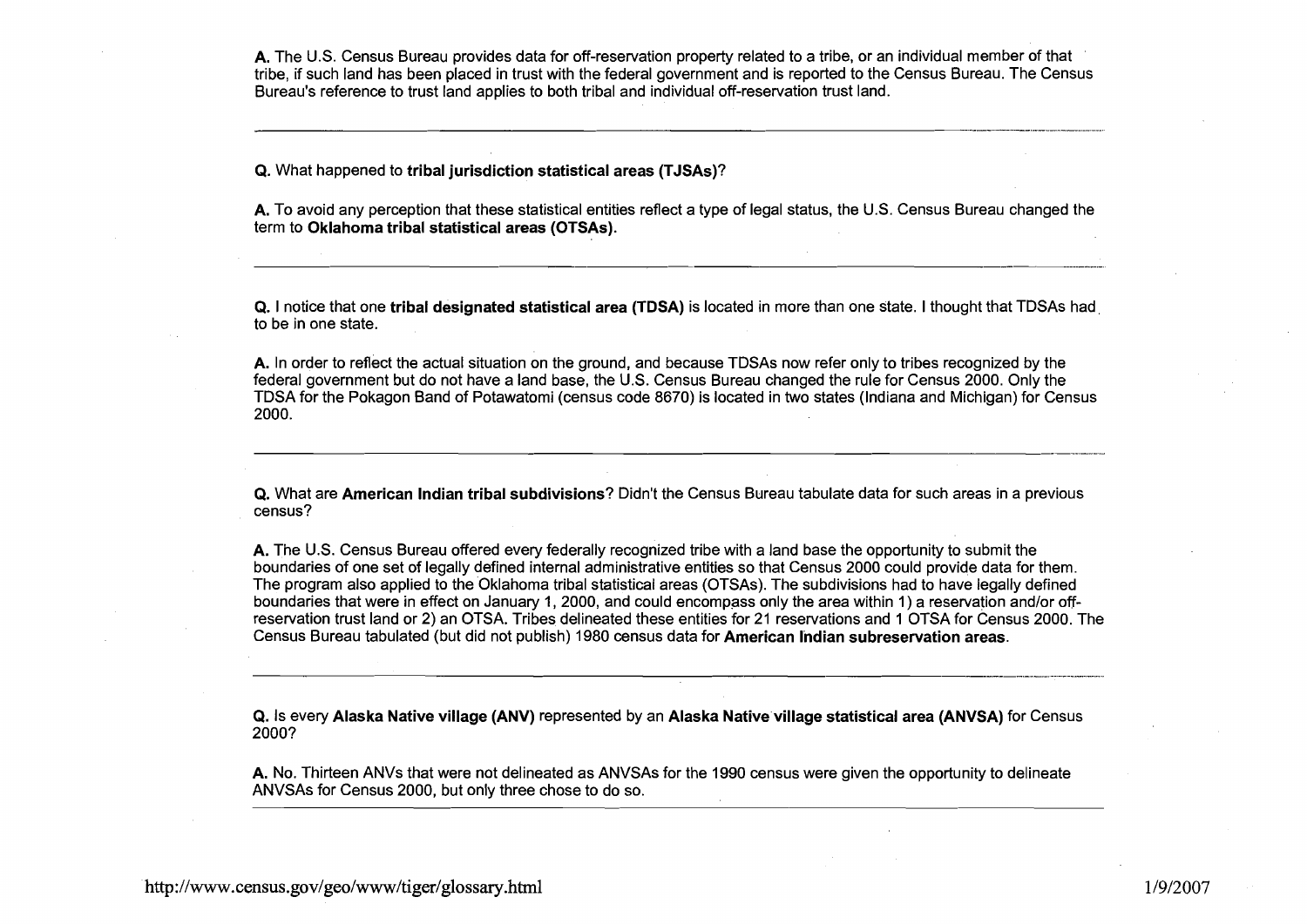**Q.** Do the **Alaska Native village statistical areas (ANVSAs)** recognized in Census 2000 cover the same area as those in the 1990 census?

**A.** Most do, but some do not. The U.S. Census Bureau offered officials of the Alaska Native villages (ANVs) and Alaska Native Regional Corporations (ANRCs) the opportunity to review and revise the boundaries of the 1990 census ANVSAs. In addition, for ANVs for which the Census Bureau did not get a response from either an ANV or an ANRC, it reviewed the 1990 census ANVSA, and may have revised the previous boundary if appropriate. Also, the Census Bureau learned that 15 entities that the 1990 census had treated as ANVSAs had actually not been legally established as ANVs under the Alaska Native Claims Settlement Act, and so it did not report them as ANVSAs for Census 2000; three of these qualified to be redelineated as tribal designated statistical areas, and one (Tetlin) did so.

#### **Q.** What are **Hawaiian home lands?**

**A.** Hawaiian home lands are public lands held in trust by the state of Hawaii for the benefit of native Hawaiians; that is, people with at least one half Hawaiian ancestry. A Hawaiian home land is not a governmental unit; rather, it is a specific tract of land that has a legally defined boundary and is owned by the state. The state, as authorized by the Hawaiian Homes Commission Act passed by the U.S. Congress in 1920, may lease these tracts of land to one or more native Hawaiians for any activity authorized by state law. Data users identified a need for census information for these geographic entities, so the U.S. Census Bureau agreed to recognize the 61 home lands for the first time in the data tabulations from Census 2000.

**Q.** Why did many of the **codes for American IndianlAlaska Native areas** change from those used for the 1990 census?

**A.** The U.S. Census Bureau changed its codes to accommodate the several types of areas recognized as separate entities for Census 2000. The changes are as follows:

| <b>Entity Type</b>                                                                       | <b>Census 2000 Code Range</b> | 1990 Census Code Range |
|------------------------------------------------------------------------------------------|-------------------------------|------------------------|
| federally recognized American Indian<br>reservation and/or off-reservation trust<br>land | 0001-4999                     | 0001-4999              |
| Hawaiian home land                                                                       | 5000-5499                     | NA                     |
| Oklahoma tribal statistical area (2000),<br>tribal jurisdiction statistical area (1990)  | 5500-5999                     | 5000-5999              |
|                                                                                          |                               |                        |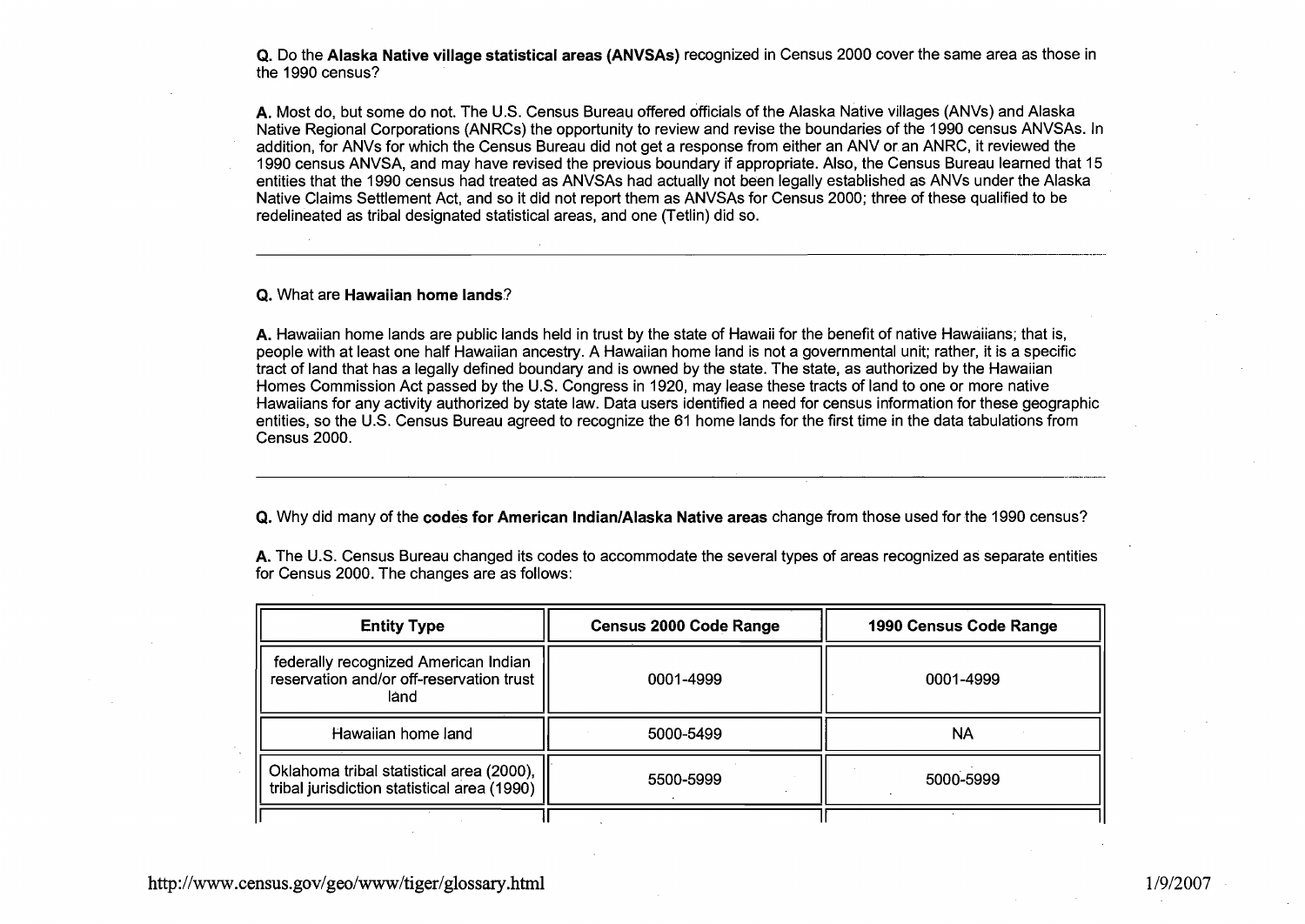| Alaska Native village statistical area               | 6000-7999 | 6000-8999             |
|------------------------------------------------------|-----------|-----------------------|
| tribal designated statistical area                   | 8000-8999 | 9000-9998             |
| state recognized American Indian<br>reservation      | 9000-9499 | included in 0001-4999 |
| state designated American Indian<br>statistical area | 9500-9998 | included in 9000-9998 |

Note: Also see special information about census tracts for American lndian entities in the next section.

# CENSUS TRACTS

**Q.** What is new about census tracts for Census 2000?

A. The criteria for delineating census tracts are essentially the same as for the 1990 census. However--

- The U.S. Census Bureau has done away with block numbering areas (BNAs), so every county and statistically equivalent entity is now covered by census tracts. The census tracts may or may not represent the same areas as the BNAs. BNAs had been numbered uniquely beginning with 9501, but these numbers may now be used for census tracts.
- Many counties and statistically equivalent entities had one or more small slivers of land often unpopulated each of which the Census Bureau treated as a separate census tract for the 1990 census. Because the block numbers in these census tracts were used for collecting the data, they - and their census tracts - had to be retained for data tabulation. Methodological improvements for Census 2000 ensured that such sliver tracts need no longer occur.
- When local officials reviewed their existing census tract plans, they were allowed to split and merge 1990 census tracts under certain conditions. As a result, census tract numbers, as well as the area represented by a census tract, for Census 2000 are not always comparable to the 1990 census.

Note: Also see special information about census tracts for crews of vessels and American lndian entities below.

Q. Data for crews of vessels used to be available in separate census tracts. Where do I find these data now?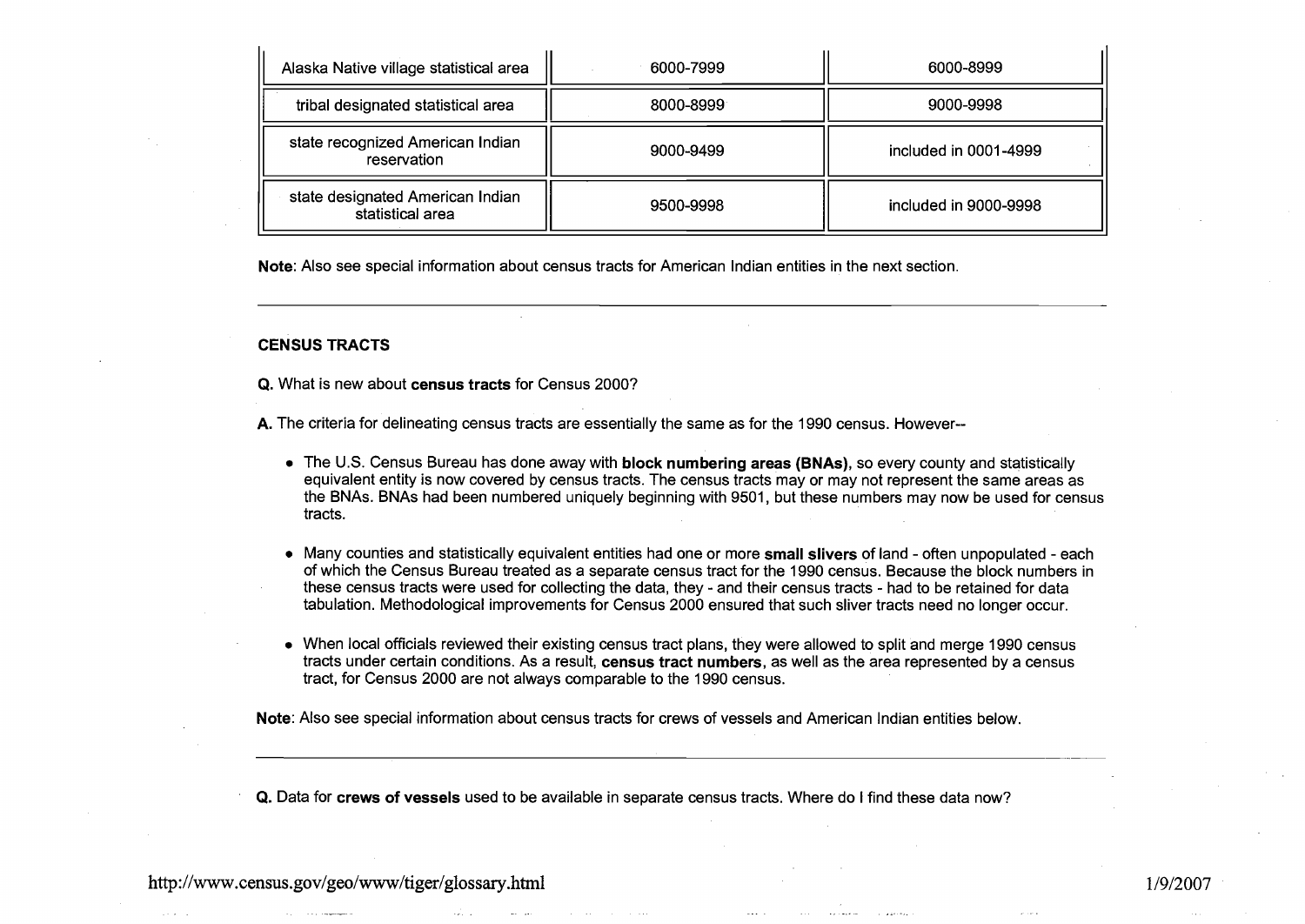**A.** For previous censuses, the U.S. Census Bureau assigned the population aboard merchant and military ships related to a port facility or a naval or Coast Guard base the crews-of-vessels population to a census tract that was represented on Census Bureau maps by an imaginary area in the waters adjacent to that facility or base. The basic census tract number was derived from the land area where the facility or base was located, followed by a .99 suffix; for example, a naval base physically located in census tract 5 would have data for its ships' crews assigned to census tract 5.99, with the .99 uniquely identifying this tract as one that contained data only for the population of ships rather than local residents. For Census 2000, the crews-of-vessels population is assigned to the land census tract that contains the base, facility, dock, or pier related to the ship, or adjoins the related water body. To simplify geographic display and user understanding, the Census Bureau decided that a separate geographic designation was neither necessary nor desirable. In the data, the Census Bureau highlights the fact that a census tract contains shipboard population by including a special group quarters code for that population. The .99 suffix is not used for Census 2000.

**Q.** I notice that some census tracts are not in the numerical order of the other census tracts in a county - **census tracts numbered in the 9400 series.** 

**A.** For Census 2000, the numbers 9400 to 9499 are reserved for census tracts related to federally recognized American lndian reservations and off-reservation trust lands, and are used primarily for census tracts that cross a county line. This ensures that American lndian lands will have a consistency of census tract numbers where a reservation and/or offreservation trust lands are located in more than one state or county, and enables the U.S. Census Bureau to present census tract data uniquely for American lndian entities without regard for state or county lines, while maintaining the uniqueness of the census tract numbers within a county. The Census Bureau refers to any census tract, regardless of its number, that specifically represents an American lndian entity for data presentation purposes as a **tribal census tract.** 

### **BLOCK GROUPS**

**Q.** Some **block groups** don't seem to be **geographically comparable** between the 1990 and 2000 censuses.

**A.** The criteria for delineating census block groups (BGs) for Census 2000 were essentially the same as for the 1990 census. However, BGs for the 1990 census were primarily delineated by the U.S. Census Bureau, especially in counties that had block numbering areas (BNAs). Because these BGs might not be meaningful for local data users, the Census Bureau urged local and tribal officials to review and revise the BGs for Census 2000 to ensure that the data for these entities would be more useful; therefore, it imposed no comparability requirement. Furthermore, it encouraged the officials to merge 1990 census BGs if they contained fewer than 600 people. The Census Bureau also permitted tribal officials to continue a BG across a county line within a tribal census tract; these are referred to as **tribal BGs.** 

**Q.** Some **block groups** don't seem to be **numerically comparable** for the same area between the 1990 and 2000 censuses.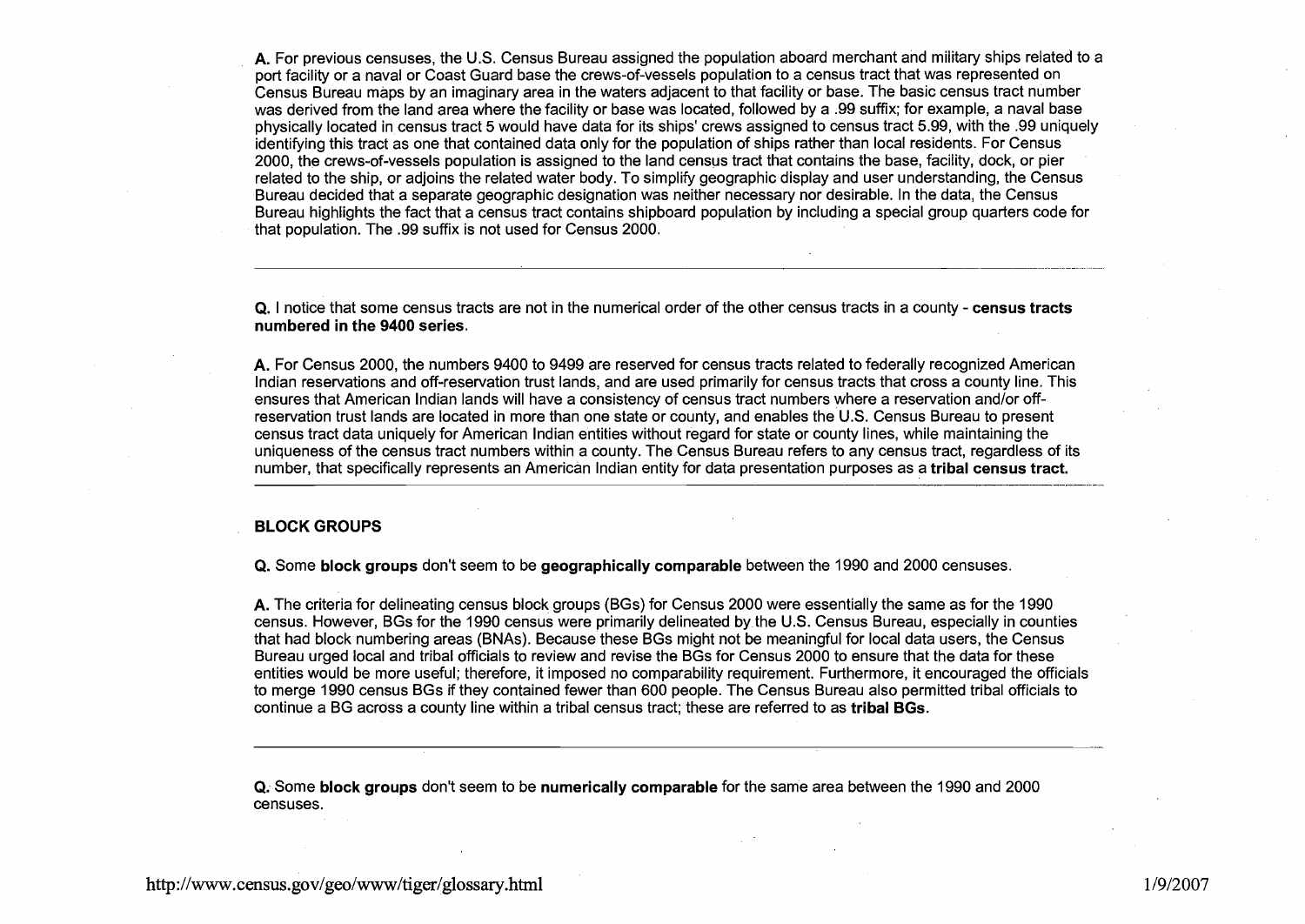**A.** Deleting BGs could result in gaps in the numbering system; because the Census Bureau preferred to have numerically sequential BGs adjacent to each other, it encouraged the renumbering of BGs to eliminate gaps. Thus, if a participant did not indicate a desire to retain the existing BG numbers, a BG number for Census 2000 might not refer to the same A. Determing DOS could result in gaps in the numbering system, because the ochists Dureau preferred to have numerican<br>sequential BGs adjacent to each other, it encouraged the renumbering of BGs to eliminate gaps. Thus, if

# CENSUS BLOCKS

# **Q.** Why are block numbers completely different from the **1990** census?

**A.** The 1990 census (and previous recent censuses) used 3-digit block numbers, sometimes with a 1-letter suffix. Census 2000, in order to avoid running out of numbers in some large block groups (as it did in 1990), uses 4-digit block numbers. Also, Census 2000 block numbers do not use a suffix.

#### **Q.** Are there any other differences regarding Census **2000** block numbers?

**A.** Whereas the first block number in a 1990 census block group usually ended in "01 ," the first block number in a Census 2000 block group is usually assigned a number ending in "000." Also, every water body is now assigned a block number in the block group within which it is located - either the block number of the adjacent land area or its own unique number. For the 1990 census, all water blocks in a block group were assigned to block X99 (often followed by an alphabetic suffix), with the first digit based on the block group in which the water body was located. Block numbers for water bodies appear only in the TIGER/Line® files.

**Q.** Block numbers are completely different from the block numbers I saw for the precensus activities in which we participated.

**A.** For precensus operations and for taking the census, the U.S. Census Bureau assigned a single sequence of numbers to the blocks within each county or statistically equivalent entity. These block numbers used either 4 or 5 digits, depending on the number of blocks in each entity, and could have included an alphabetic suffix. The Census Bureau called these collection block numbers, and all materials for precensus operations and programs that involved the public noted that the Census Bureau would be changing the block numbers for data tabulation (tabulation block numbers). For data presentation, Census 2000 uses only 4-digit block numbers, which are unique within census tract, and thus are likely to duplicate within a county or statistically equivalent entity; also, tabulation block numbers do not have suffixes. Block numbers for the precensus and census activities ignored many legal boundaries, whereas for data tabulation, the Census Bureau held every tabulation area boundary as a block boundary.

**Q.** Data for crews of vessels used to be available for blocks that were assigned a unique "Z" suffix. Where do I find these data now?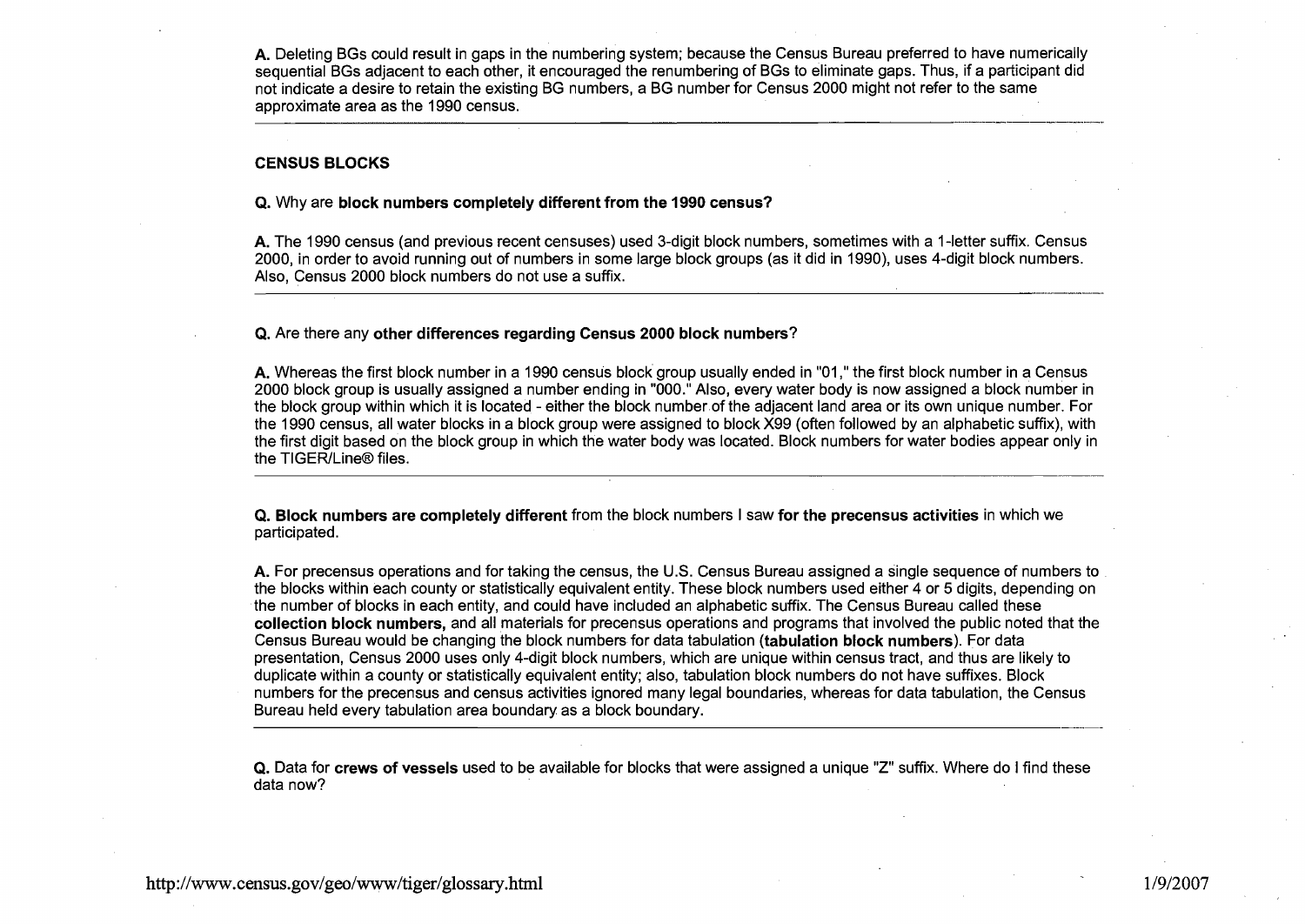**A.** For Census 2000, the crews-of-vessels population is assigned to the land census tract and census block that contains the facility, dock, or pier related to the ship, or that adjoins the related water body. To simplify geographic display and user understanding, the U.S. Census Bureau decided that a separate geographic designation was neither necessary nor desirable. In the data, the Census Bureau highlights the fact that a block contains shipboard population by including a special group quarters code for that population. The Z suffix is not used for Census 2000.

**Note:** If necessary, refer to the answer regarding census tracts for crews of vessels.

#### **URBAN AND RURAL**

**Q.** I notice that Census 2000 provides data for **urban clusters.** What are these?

**A.** For recent censuses, the U.S. Census Bureau defined **urban** as including all population and territory in **urbanized areas,** which are densely settled areas containing at least 50,000 people, and in other places with a population of 2,500 or more (but excluding the portion of a few incorporated places that contained a significant amount of sparsely settled territory). To provide better data for the nation's urban and rural populations, the Census Bureau decided it was necessary to establish a geographic entity that better supplemented the urbanized areas. Thus, for Census 2000, it established **urban clusters,** which are densely settled areas with a population of 2,500 to 49,999.3 The Census Bureau also made some refinements to the criteria for delineating urbanized areas for Census 2000.

**Note:** The new definition of urban and related terminology, and the criteria for designating and delineating urban areas, were published in the Federal Register on March 15, 2002. The Federal Register Notice is accessible from the Census Bureau's Urban and Rural Classification Web page.

**Q.** I notice that many more **places are partly urban and partly rural.** 

**A.** Delineation of urbanized areas and urban clusters is now based strictly on aggregations of block groups and census blocks, and therefore do not take into consideration the boundaries of legal and statistical entities as the urbanized areas did for the 1990 census. Census 2000 refers to places that are partly urban and partly rural as **extended places;** this replaces the previous term, **extended cities,** because a census designated place (as well as any incorporated place) can now be partly urban and partly rural.

**Q.** What is the effect of the change in the **urban definition?** 

**A.** Many places - both incorporated places and census designated places -will now be split between urban and rural components. The U.S. Census Bureau estimates that the changes in the criteria may classify as urban as many as an additional 3 percent of the population (about 5 million people), but 7 percent less area (about 6,600 square miles).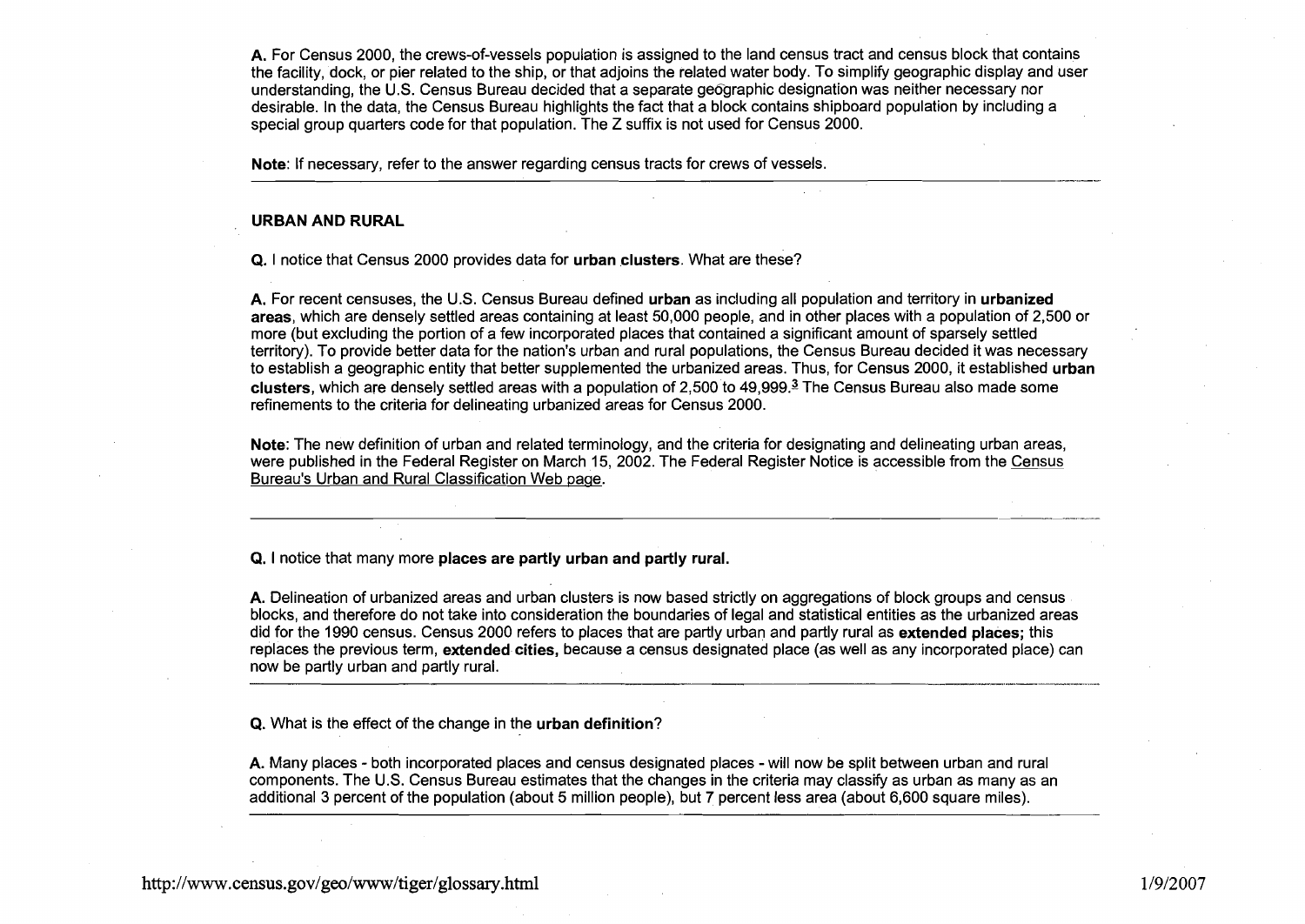#### **OTHER GEOGRAPHIC ENTITIES**

**Q.** I notice that Census 2000 provides data for **state legislative districts.** What are these?

**A.** Presentation of data for state legislative districts (SLDs) is new for Census 2000. The U.S. Census Bureau offered to provide states with data for the geographic areas represented by senators, representatives, delegates, etc., in their **state legislatures.** State officials were given the opportunity to identify their legislative districts by providing boundary and code information for both their senate and house chambers -that is, **State Legislative District (Upper Chamber)** and **State Legislative District (Lower Chamber)** - as part of the Redistricting Data Program for Census 2000. Participation was voluntary, and ten states (Arkansas, California, Florida, Hawaii, Kentucky, Maine, Maryland, Minnesota, Montana, and Texas) chose not to participate; New Hampshire chose to provide information only for its house of representatives, and Nebraska, which has a unicameral legislature, has data only for an "upper chamber."

**Q.** The Office of Management and Budget issued new standards for **metropolitan-type areas.** Do the data issued for Census 2000 reflect those standards?

**A.** The Office of Management and Budget (OMB) announced revised standards for **metropolitan statistical areas,** and a new type of entity called a **micropolitan statistical area,** in the Federal Register on December 27, 2000. However, the OMB will not identify the entities that are based on the new standards and Census 2000 data until mid-2003. The Census 2000 data products present information for the metropolitan areas and central cities announced by the OMB on June 30, 1999, and therefore are in effect on Census Day, April 1, 2000; these entities reflect the 1990 metropolitan area standards.

**Note:** Both the new and current standards are available on the following Web site: http://www.census.gov/population/www/estimates/masrp.html.

**Q.** I notice that Census 2000 provides data for **urban growth areas.** What are these?

**A.** The state of Oregon established limits to control new urban development around every incorporated place or a combination of incorporated places. The U.S. Census Bureau agreed to recognize these "urban growth boundaries" so that it could provide Census 2000 data for the areas within these boundaries. State and local officials identified the boundaries for the Census Bureau. Census 2000 is the first time that the Census Bureau provided data for these entities.

# **ZIP CODE TABULATION AREAS (ZCTAs)**

**Q.** I notice that Census 2000 provides data for ZIP Code tabulation areas, or ZCTAs.<sup>™</sup> Are these the same as the U.S. Postal Service's ZIP Codes@ and/or the ZIP Codes for which the 1990 census provided data?

**A.** ZIP Codes are established by the U.S. Postal Service (USPS) to expedite the delivery of mail. While it is common practice to refer to "ZIP Code areas," most ZIP Codes do not cover an easily definable area, nor do they have specific boundaries. Nevertheless, because data users want decennial census data for ZIP Codes, the U.S. Census Bureau first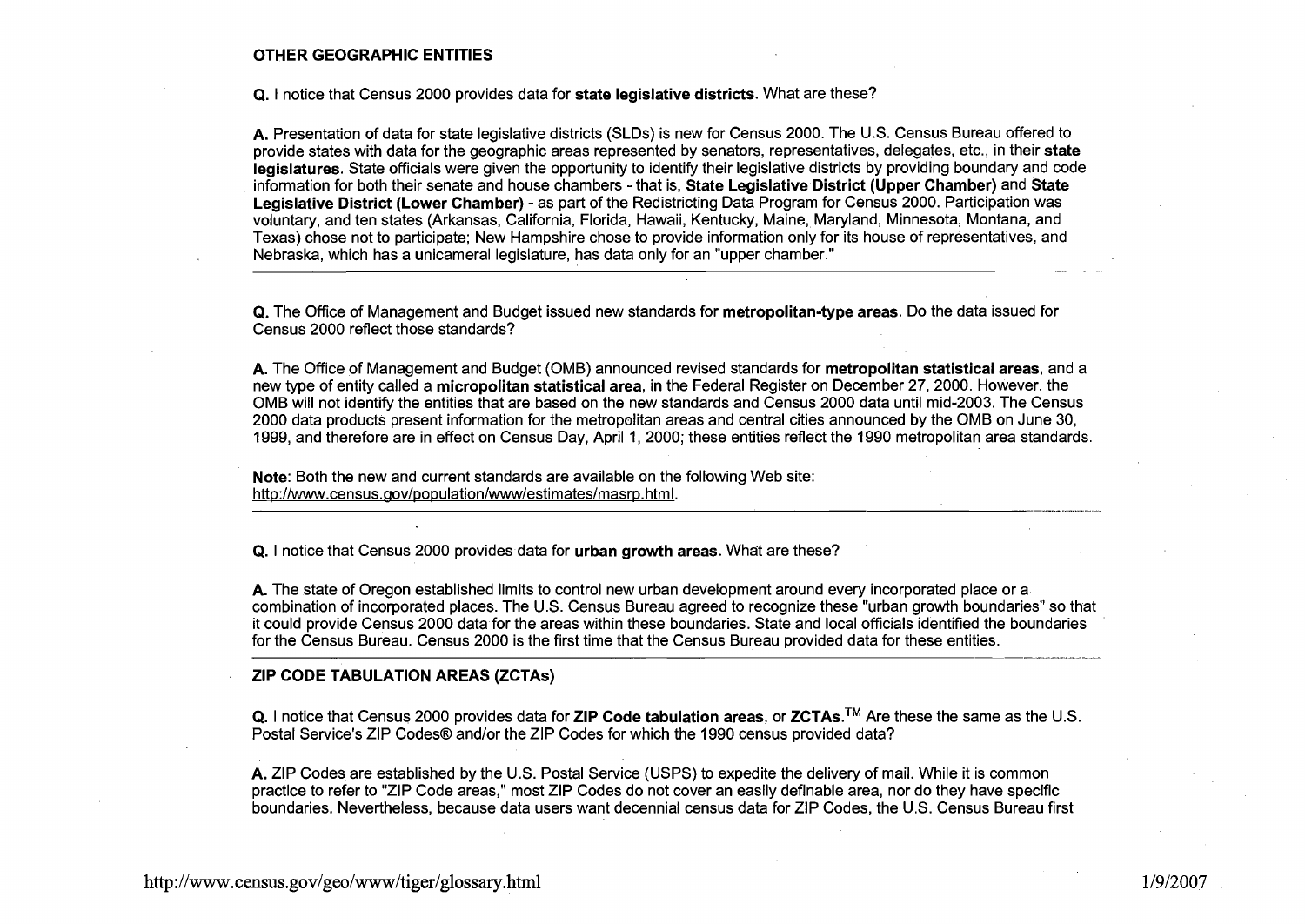provided such data in conjunction with the 1990 census. However, rather than using census addresses to delineate ZIP Codes for that census, the Census Bureau purchased a file providing ZIP Code-to-census block comparability from a commercial firm; this file enabled the Census Bureau to tabulate data for areas that approximated ZIP Codes.

For Census 2000, the Census Bureau developed software that enabled it to assign, in an automated fashion, clusters of census blocks whose mailing addresses shared the same predominant ZIP Code, based on information stored in its own address file. The automated clustering was followed by a manual review and cleanup. However, because this clustering of blocks again only approximates ZIP Code delivery areas, the Census Bureau calls them ZIP Code tabulation areas, or ZCTAs. Because the approach for Census 2000 is essentially similar to the one used in the 1990 census - that is, ZIP Code data are based on tabulating data based on one or more census blocks - the Census Bureau estimates that performing the ZCTA identification, of itself, does not seriously affect the validity or comparability of the data. However, the coverage for the same ZIP-numbered area could be different because the USPS changed the coverage of many ZIP Codes and added new ZIP Codes since 1990. In addition, ZCTAs recognize ZIP Codes that are dedicated entirely to post office boxes in rural areas.

**Note:** The term "ZCTA" is a trademark of the U.S. Census Bureau. The term "ZIP Code" is a registered trademark of the U.S. Postal Service.

**Q.** I notice that **public use microdata areas** are somewhat different for Census 2000.

**A.** There are several changes for public use microdata areas (PUMAs) from the 1990 census:

Both the 1990 census and Census 2000 provide a 1 -percent national file and 5-percent state files (including files for the District of Columbia and Puerto Rico) for **Public Use Microdata Sample (PUMS)** data.

**Note:** The 1990 census also created a 0.25-percent file that used 394 "labor market areas" as its PUMAs, and a 3 percent file, related specifically to the elderly population, that used the same geographic areas as the 5-percent file.

- For **the 1990 census,** all PUMAs had to have a minimum census population of 100,000. PUMAs that received the 1 percent data could cross a state line, but the 5-percent PUMAs could not. If a 1-percent PUMA crossed a state line, it received the 5-percent data for the portion in each state, but each portion should have contained at least 100,000 people. The two sets of PUMAs could cover different areas. Where they were the same, a PUMA received both the 1- and 5-percent PUMS files.
- For **Census 2000,** a PUMA cannot cross a state line, and the 5-percent PUMAs must nest within the I -percent PUMAs. PUMAs that receive the 5-percent data must have a minimum census population of 100,000. These PUMAs are aggregated into **super-PUMAS** that must have a minimum census population of 400,000. An area receives both the 5-percent and 1-percent PUMS files when a super-PUMA coincides with a single PUMA.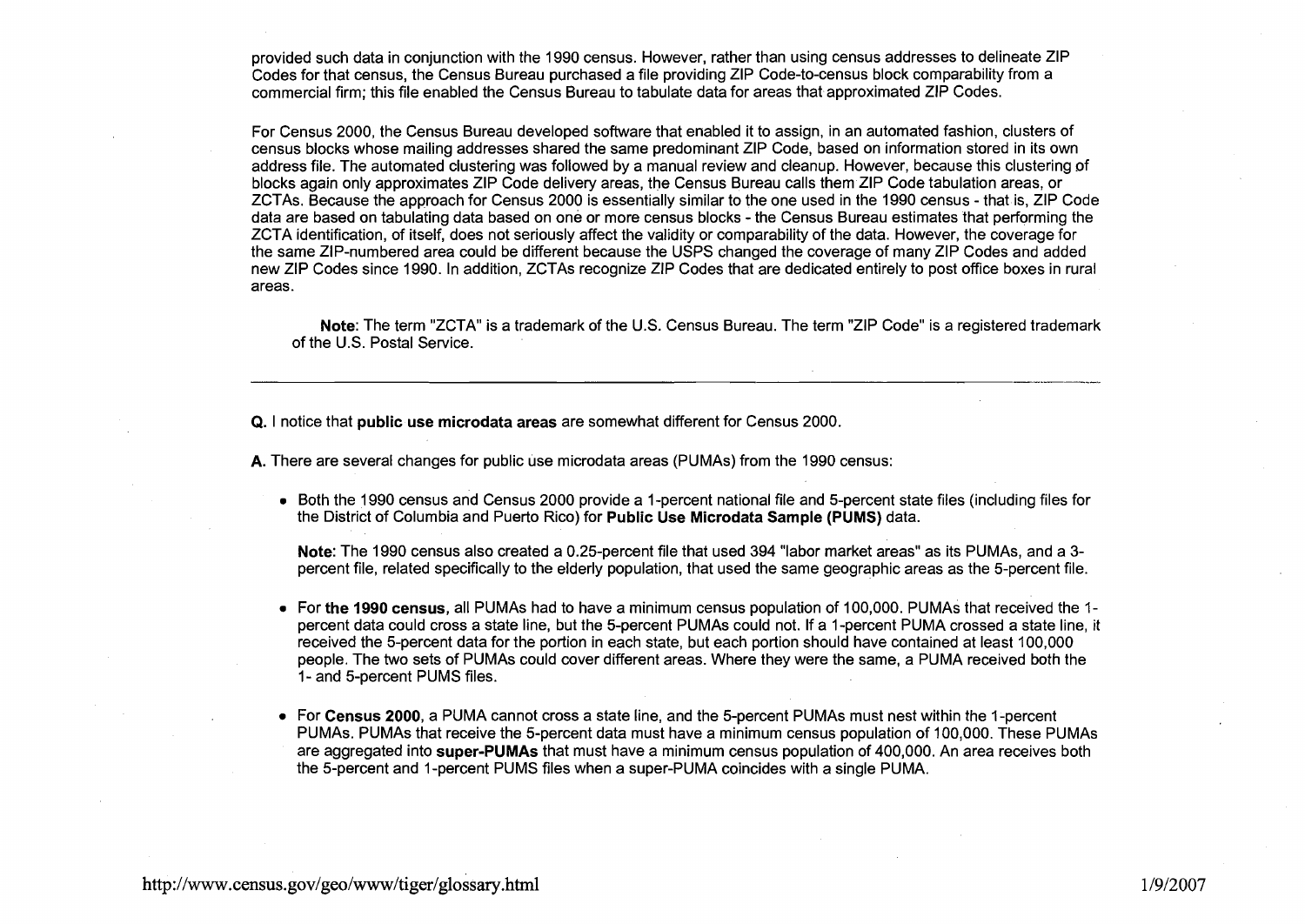$<sup>1</sup>$  A "land base" refers to a legally defined reservation and/or off-reservation trust land.</sup>

<sup>2</sup> Federal Information Processing Standards (FIPS) codes are sets of codes issued by the federal government's National Institute of Standards and Technology (NIST) for the purpose of ensuring uniform identification of entities for computer processing throughout all federal government programs and agencies. Further information about the standards and codes can be found on the NIST's Web site at http://www.itl.nist.gov/fipspubs.

#### **GLOSSARY OF BASIC GEOGRAPHIC AND RELATED TERMS** - **CENSUS 2000**

This glossary is intended to be used in conjunction with "Questions About Changes to Census Geography for Census 2000." More detail is available at the Geographic Terms and Concepts Web page.

**Alaska Native Regional Corporation (ANRC)** - A corporate entity established to conduct both business and nonprofit affairs of Alaska Natives, pursuant to the Alaska Native Claims Settlement Act of 1972 (Public Law 92-203, as amended). Twelve ANRCs are legally bounded geographic entities that cover Alaska, except for the Annette Islands Reserve (an American lndian reservation). A thirteenth ANRC represents Alaska Natives who do not live in Alaska and do not identify with any of the 12 corporations; the U.S. Census Bureau does not present data for this ANRC.

**Alaska Native village (ANV)** - A local governmental unit in Alaska that constitutes an association, band, clan, community, group, tribe, or village, recognized pursuant to the Alaska Native Claims Settlement Act of 1972 (Public Law 92-203, as amended). ANVs do not have clearly defined boundaries that are easily locatable, and they often include many square miles of land used by Alaska Natives for hunting and fishing, so the U.S. Census Bureau works with officials of the Alaska Native villages and Alaska Native Regional Corporations to delineate Alaska Native village statistical areas for data presentation purposes.

**Alaska Native village statistical area (ANVSA)** - A statistical entity that represents the settled portion of an Alaska Native village for data presentation purposes.

**American lndian off-reservation trust land** -The United States holds title for specific area in trust for the benefit of an American lndian tribe (tribal trust land) or for an individual American lndian (individual trust land). Although trust land may be located on or off a reservation, the U.S. Census Bureau recognizes and tabulates data only for off-reservation trust land. Census data always associate off-reservation trust land with a specific federally recognized reservation and/or tribal government. See American lndian reservation, American lndian trust land.

**American lndian reservation** - A **federal American lndian reservation** is an area that has been set aside by the United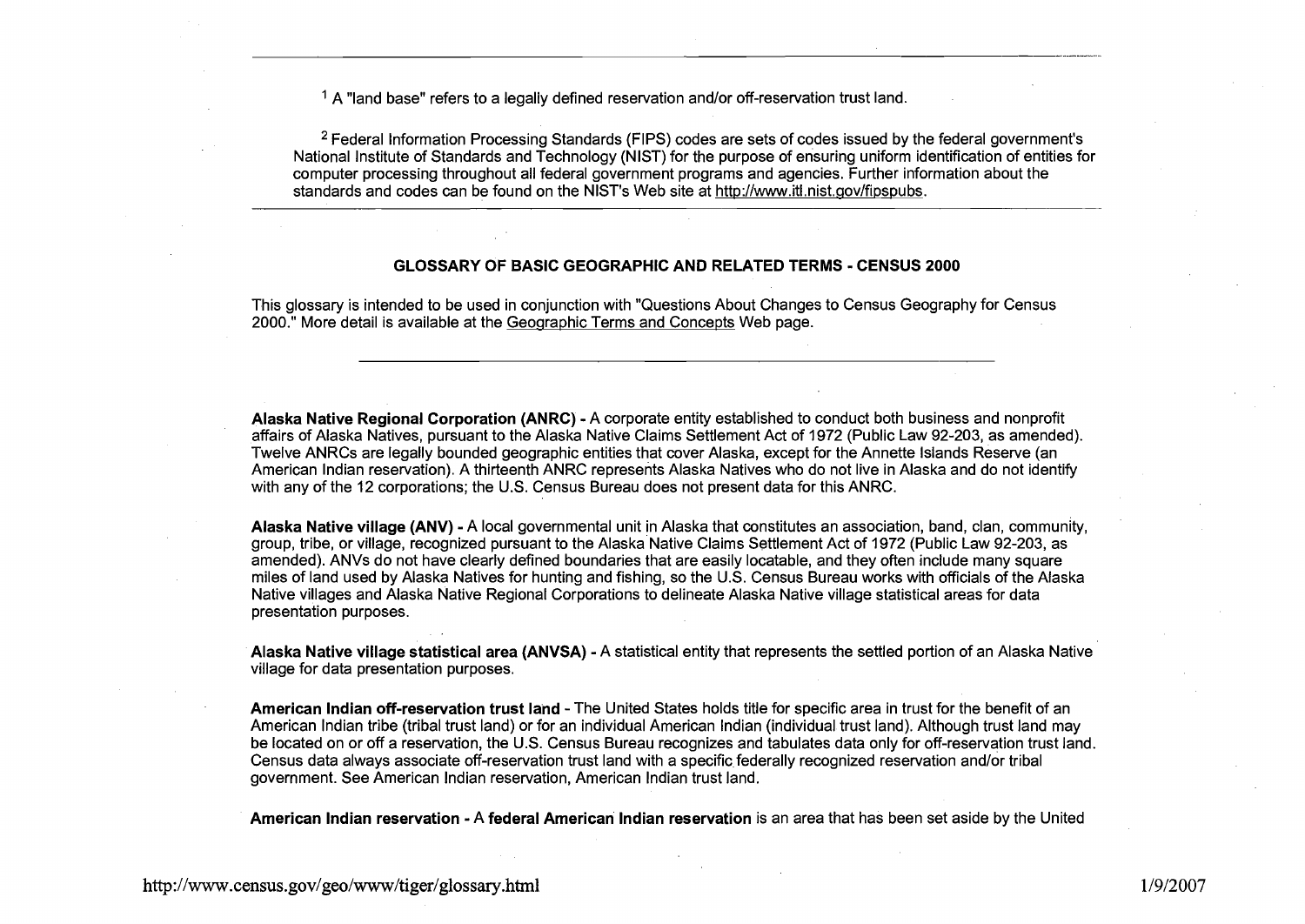States for the use of one or more federally recognized American lndian tribes. Together with off-reservation trust land, a reservation covers territory over which one or more tribes have primary governmental authority. The boundary of a federal reservation is defined by tribal treaty, agreement, executive or secretarial order, federal statute, or judicial determination. A **state American lndian reservation** is an area that a state government has allocated to a tribe recognized by that state, but not by the federal government. American lndian reservations are known as colonies, communities, lndian communities, lndian villages, pueblos, rancherias, ranches, reservations, reserves, and villages. See American lndian off-reservation trust land, American lndian tribal subdivision, American lndian trust land, joint use area.

**American lndian tribal subdivision** -A legal subdivision of a federally recognized American lndian reservation, offreservation trust land, or Oklahoma tribal statistical area. These entities are internal units of self-government or administration that serve social, cultural, and/or economic purposes for American Indians living on a reservation, offreservation trust land, or Oklahoma tribal statistical area. Tribal subdivisions are known as areas, chapters, communities, districts, and segments. The U.S. Census Bureau previously provided unpublished data for these entities for the 1980 census, which referred to them as **American lndian subreservation areas.** 

**American lndian trust land** -An area for which the United States holds title in trust for the benefit of an American lndian tribe (tribal trust land) or for an individual American lndian (individual trust land). Trust land may be located on or off a reservation; however, the U.S. Census Bureau recognizes and tabulates data only for off-reservation trust land. See American lndian off-reservation trust land, Hawaiian home land.

**barrio, barrio-pueblo** - The U.S. Census Bureau recognizes barrios and barrios-pueblo as the primary legal divisions of municipios. These entities are similar to the minor civil divisions (MCDs) used for reporting decennial census data in 28 states of the United States. Subbarrios in 23 municipios are the primary legal subdivisions of the barrios-pueblo and some barrios. The Census Bureau presents the same types of Census 2000 data for these "sub-MCDs" as it does for the barrios and barrios-pueblo. Each barrio, barrio-pueblo, and subbarrio is assigned a five-digit Federal Information Processing Standards (FIPS) code in alphabetical order within Puerto Rico. See subbarrio.

**block** - See census block.

**block boundary** - The features that delimit a census block. The features may be visible (a street, road, stream, shoreline, power line, etc.) or invisible (a county line, city limit, property line, imaginary extension of a street or road, etc.). Generally, the boundary of a census block must include at least one addressable feature; that is, a street or road. For data tabulation, the boundary of every legal and statistical entity recognized in the U.S. Census Bureau's standard data tabulations is a block boundary.

**block group (BG)** -A statistical subdivision of a census tract (or, prior to Census 2000, a block numbering area). A BG consists of all tabulation blocks whose numbers begin with the same digit in a census tract. For example, for Census 2000, BG 3 within a census tract includes all blocks numbered from 3000 to 3999. (A few BGs consist of a single block.) BGs generally contain between 300 and 3,000 people, with an optimum size of 1,500 people. The BG is the lowest-level geographic entity for which the U.S. Census Bureau tabulates sample data from a decennial census. See tribal block group.

**block number** - A number assigned to each census block.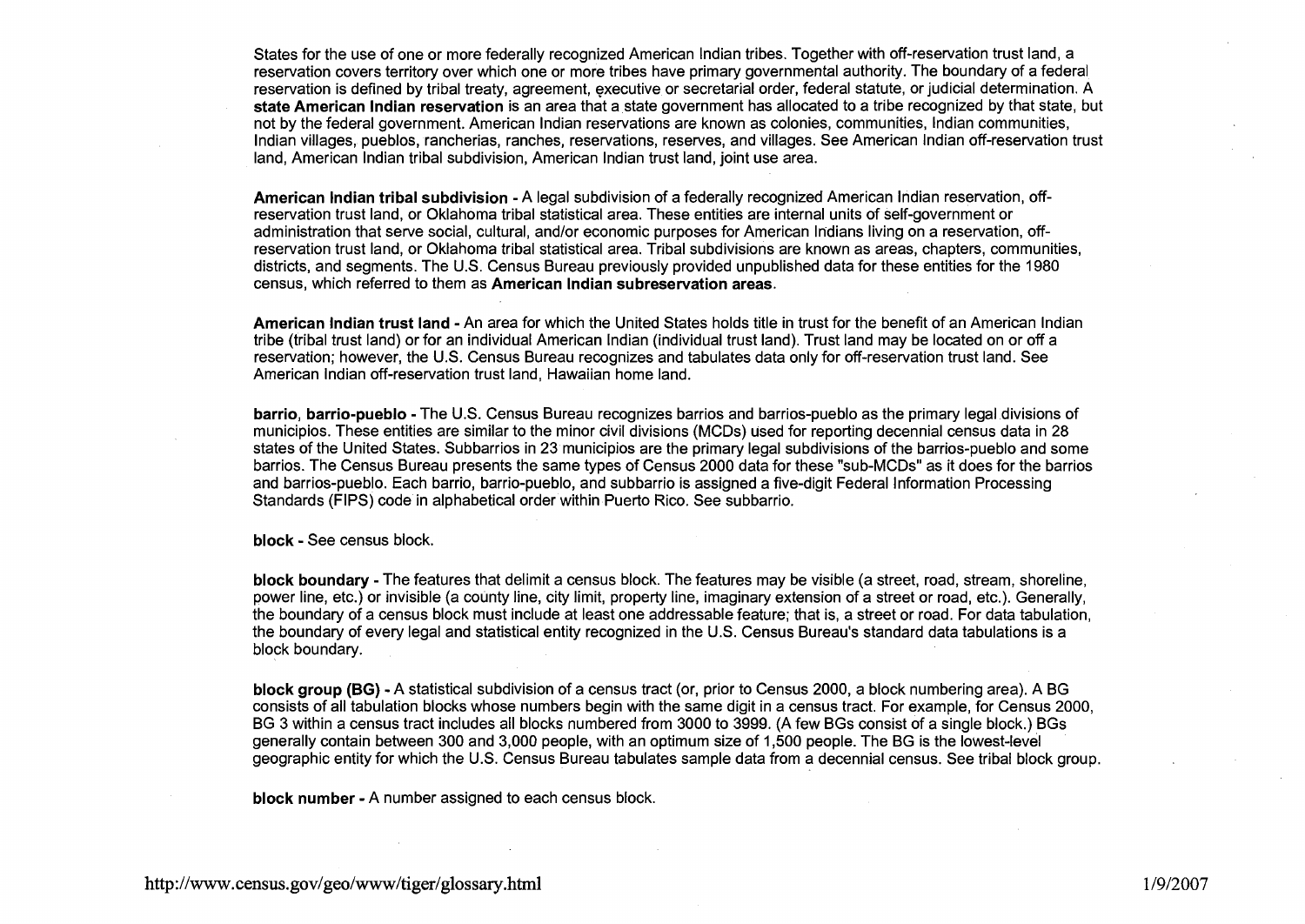- For **collecting** information for Census 2000, each census block was identified uniquely within a county (or statistically equivalent entity) by a 4- or 5-digit number, which could be followed by an alphabetic suffix. All the collection blocks within a county used the same number of digits.
- For **tabulating** data for Census 2000, each census block is identified uniquely within a census tract by a 4-digit number. A 1990 census block number had three digits, and might include an alphabetic suffix.

**block numbering area (BNA)** - Prior to Census 2000, a statistical subdivision of a county or statistically equivalent entity, delineated by a state government agency or a U.S. Census Bureau regional census center for the purpose of grouping and numbering census blocks in counties that did not have census tracts. BNAs were discontinued for Census 2000; they were replaced by census tracts in every county and statistically equivalent entity.

**borough** - A legally established geographic entity in Alaska, which the Census Bureau treats as statistically equivalent to a county in other states; a minor civil division in each of the five counties that comprise New York city; a type of incorporated place in Connecticut, New Jersey, and Pennsylvania.

**census area** - A statistical entity that serves as the equivalent of a county in Alaska. Census areas are delineated cooperatively by the state of Alaska and the U.S. Census Bureau for the purpose of presenting census data for the portion of Alaska not within an organized borough, city and borough, or municipality.

**census block** - A geographic area bounded by visible and/or invisible features shown on a map prepared by the U.S. Census Bureau. A block is the smallest geographic entity for which the Census Bureau tabulates decennial census data. See block boundary, block number.

**Census Bureau map** - Any map, in electronic or paper form, produced by the U.S. Census Bureau. Such a map usually displays the boundaries and names and/or codes of the geographic entities that the Census Bureau uses to take a census or survey, or for which the Census Bureau tabulates data, and may include both visible and invisible features, feature names, and other information appropriate to the purpose for which the map was prepared. Some Census Bureau maps display statistical data in various thematic forms. Every Census Bureau map displays a credit note showing that it was produced by the U.S. Census Bureau.

**census county division (CCD)** - A statistical subdivision of a county, established and delineated cooperatively by the U.S. Census Bureau and state, local, and tribal officials for data presentation purposes. CCDs have been established in 21 states that do not have minor civil divisions suitable for data presentation; that is, minor civil divisions have not been legally established, do not have governmental or administrative purposes, have boundaries that are ambiguous or change frequently, and/or generally are not well known to the public.

**census designated place (CDP)** - A geographic entity that serves as the statistical counterpart of an incorporated place for the purpose of presenting census data for an area with a concentration of population, housing, and commercial structures that is identifiable by name, but is not within an incorporated place. CDPs usually are delineated cooperatively with state, Puerto Rico, Island Area, local, and tribal officials based on U.S. Census Bureau guidelines. For Census 2000, for the first time, CDPs did not need to meet a minimum population threshold to qualify for the tabulation of census data. See place.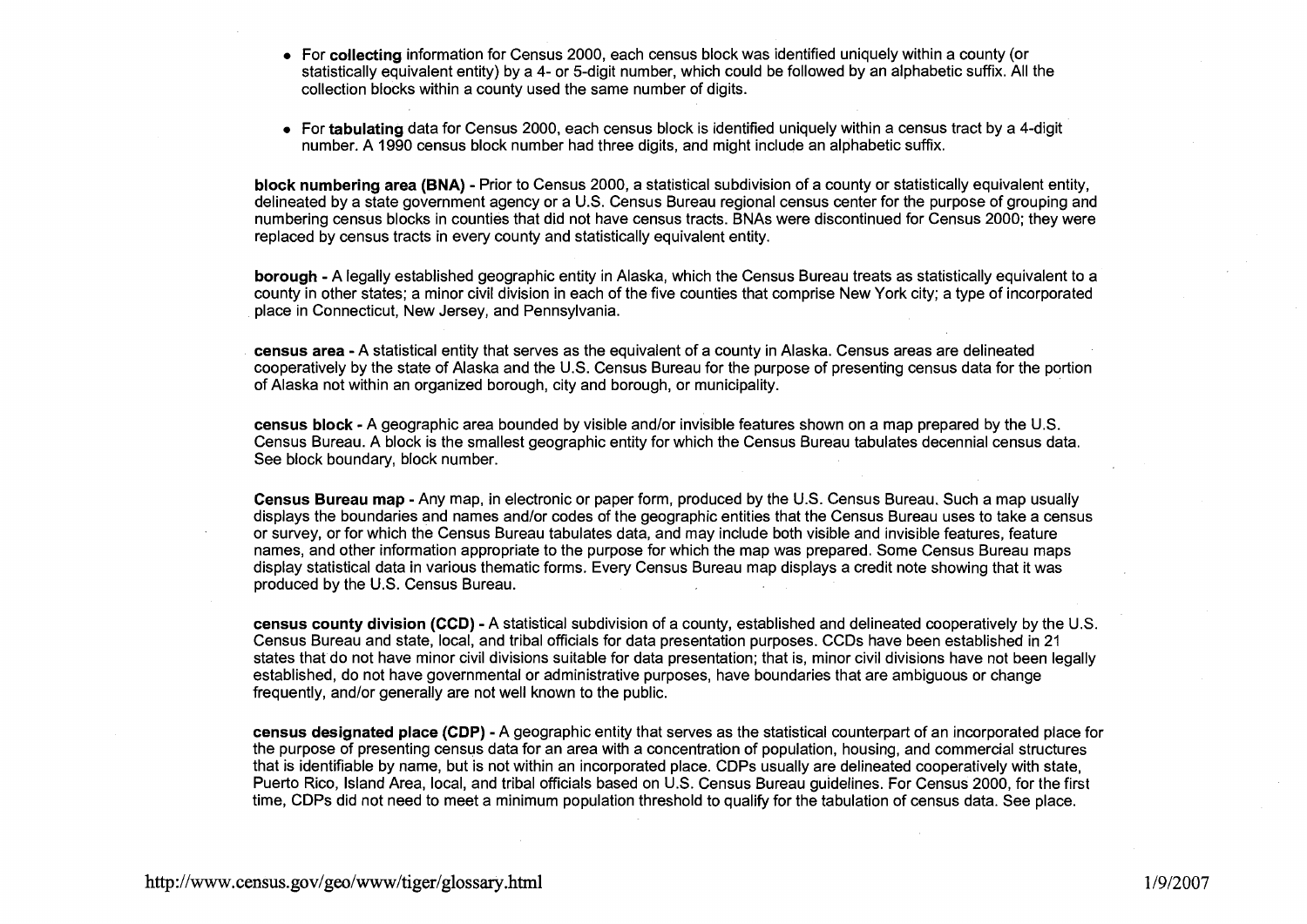**Note: A** CDP in **Puerto Rico** is called a comunidad or zona urbana.

**census division** - A grouping of states and the District of Columbia, established by the U.S. Census Bureau for the presentation of census data. The nine divisions represent areas that were relatively homogeneous when they were established in 1910. The divisions are subdivisions of the four census regions.

**census geography** - **A** collective term referring to the geographic entities used by the U.S. Census Bureau in its data collection and tabulation operations, including their relationships to one another. See geographic hierarchy, tabulation geography.

**census map** - See Census Bureau map.

**census region** - **A** grouping of states and the District of Columbia, established by the U.S. Census Bureau for the presentation of census data. The four regions represent areas that were relatively homogeneous when they were established in 1910 and revised in 1950. Each region is divided into two or three census divisions.

**census subarea** - **A** statistical subdivision of a borough, census area, or other entity that is the statistical equivalent of a county in Alaska. A census subarea is similar to a census county division in other states. Census subareas are delineated cooperatively by the state of Alaska and the U.S. Census Bureau.

**census tract** - A small, relatively permanent statistical subdivision of a county or statistically equivalent entity, delineated for data presentation purposes by a local group of census data users or the geographic staff of a regional census center in accordance with U.S. Census Bureau guidelines. Designed to be relatively homogeneous units with respect to population characteristics, economic status, and living conditions **at the time they are established,** census tracts generally contain between 1,000 and 8,000 people, with an optimum size of 4,000 people. Census tract boundaries are delineated with the intention of being stable over many decades, so they generally follow relatively permanent visible features. However, they may follow governmental unit boundaries and other invisible features in some instances; the boundary of a state or county (or statistically equivalent entity) is always a census tract boundary. When data are provided for American lndian entities, the boundary of a federally recognized American lndian reservation and off-reservation trust land is always the boundary of a **tribal census tract.** See block numbering area, tribal census tract.

**census tract number** - A 4-digit number, which may be followed by a 2-digit decimal suffix, used to identify a census tract uniquely within a county or statistically equivalent entity. For Census 2000, census tract numbers range from 0001 to 9999, with 9400 to 9499 reserved for census tracts related to federally recognized American lndian reservations and offreservation trust land - primarily reservations and trust land that cross county lines. Leading zeros and a suffix of ".00" usually do not appear on maps prepared by the U.S. Census Bureau, and are not commonly used when referring to a particular census tract. The number "0000" in computer-readable files identifies a census tract delineated to provide complete coverage of water area in territorial seas and the Great Lakes.

**central city** - In a metropolitan area, the largest place and, in some areas, one or more additional places that meet official standards. A few primary metropolitan statistical areas do not have a central city.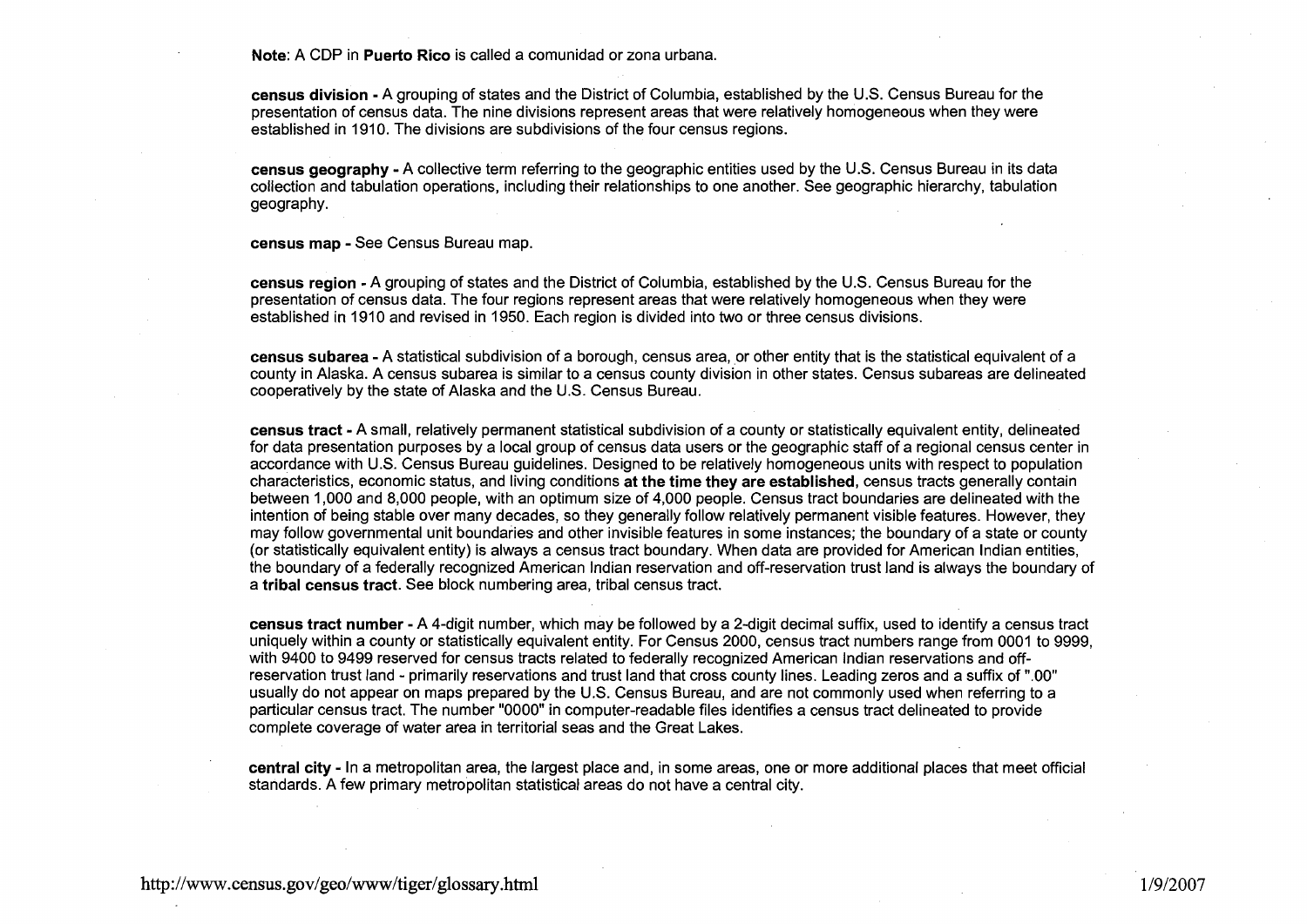**central place** - In an urbanized area or urban cluster, the largest incorporated place, or census designated place in some cases, and one or more additional places that meet specific criteria. For an urbanized area or urban cluster that does not contain an incorporated or census designated place, there is no central place (the title of the urbanized area or urban cluster uses the name of a minor civil division, or a local place name recognized by the Board on Geographic Names and recorded by the U.S. Geological Survey, but the name does not represent a central place).

**city** - A type of incorporated place in all states and the District of Columbia. In agreement with the state of Hawaii, the U.S. Census Bureau does not recognize the city of Honolulu for presentation of census data. In Virginia, all cities are not part of any county, and so the Census Bureau treats them as equivalent to a county for data presentation purposes, as well as treating them as places; there also is one such **independent city** in each of three states: Maryland, Missouri, and Nevada. In 23 states and the District of Columbia, some or all cities are not part of any minor civil division, in which case the Census Bureau treats them as county subdivisions as well as places for data presentation purposes.

**city and borough** - A legally established geographic entity in Alaska, which the U.S. Census Bureau treats as the statistical equivalent of a county in other states; also, a type of incorporated place in Alaska. This designation is new for Census 2000.

#### **code** - See geographic code.

**collection block** -The smallest area that the U.S. Census Bureau used to collect information for the decennial census. A collection block may be split by the boundary of any legal or statistical entity later recognized by the Census Bureau for census data presentation. Thus, if a collection block is split by one or more legal and/or statistical boundaries, each portion will be a separate tabulation block; if a collection block is not split, the same area **may** be a tabulation block. See block number, census block, tabulation block.

**comunidad** -A census designated place in Puerto Rico that is not related to a municipio's seat of government. See census designated place, zona urbana.

**congressional district (CD)** - One of the 435 areas from which people are elected to the U.S. House of Representatives The CDs for which Census 2000 first provides data are those for the 106th Congress.

**consolidated city** - The U.S. Census Bureau refers to a governmental unit for which the functions of an incorporated place and its county or minor civil division have merged as a **consolidated government.** If one or more other incorporated places continue to function as separate governmental units even though they are part of a consolidated government, the Census Bureau refers to the primary incorporated place as a **consolidated city.** 

**consolidated metropolitan statistical area (CMSA)** - A geographic entity designated by the federal Office of Management and Budget (OMB) for use by federal statistical agencies. An area becomes a consolidated metropolitan statistical area (CMSA) if it qualifies as a metropolitan area (MA), has a census population of 1,000,000 or more, has component parts that qualify as primary metropolitan statistical areas (PMSAs) based on official standards, and local opinion favors the designation. CMSAs consist of whole counties except in New England, where they consist of county subdivisions (primarily cities and towns). See central city, metropolitan area, metropolitan statistical area, New England County Metropolitan Area,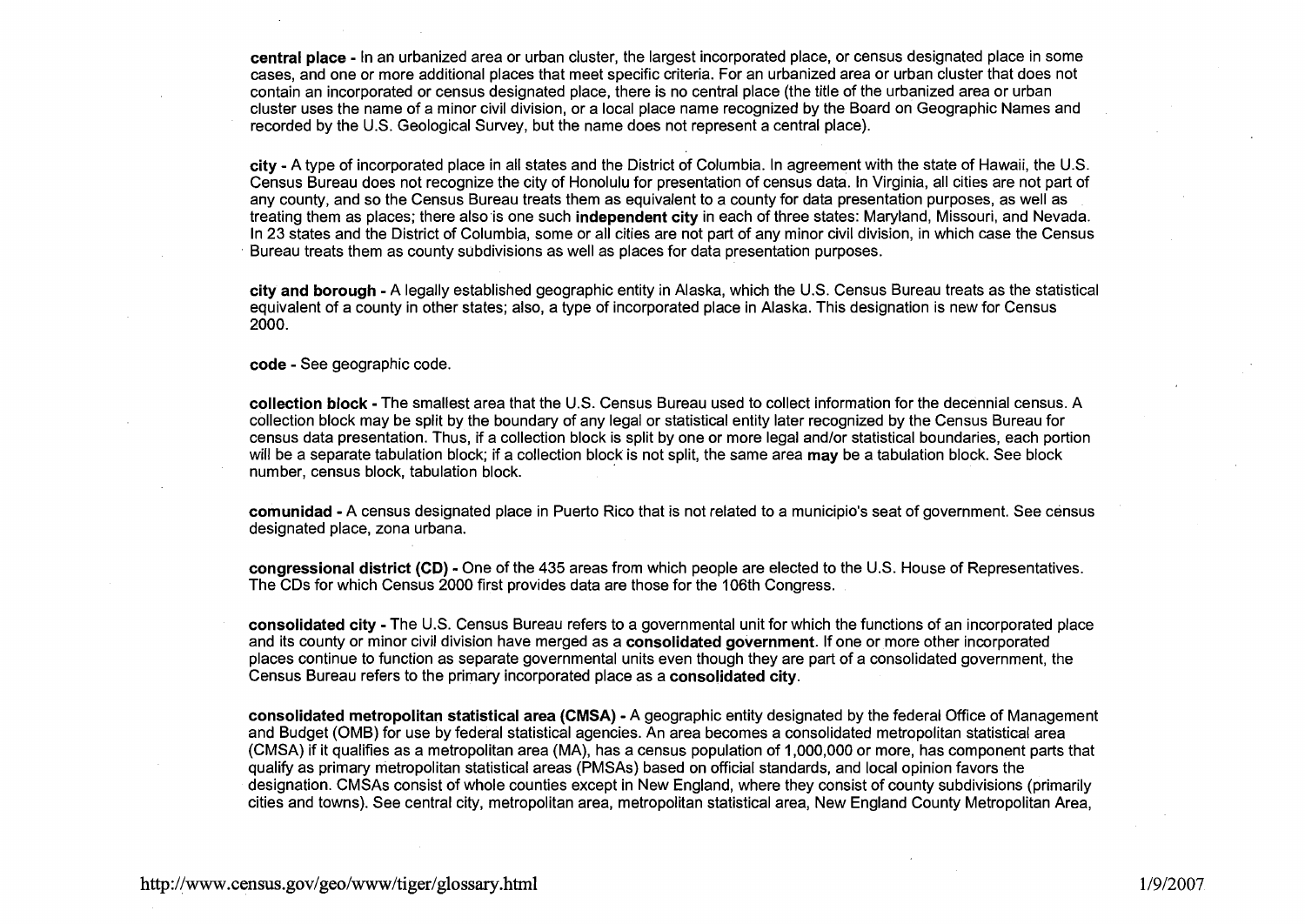primary metropolitan statistical area, statistical entity.

**county** - The primary legal division of every state except Alaska and Louisiana. A number of geographic entities are not legally designated as a county, but are recognized by the U.S. Census Bureau as equivalent to a county for data presentation purposes. These include the boroughs, city and boroughs, municipality, and census areas in Alaska; parishes in Louisiana; and cities that are independent of any county in Maryland, Missouri, Nevada, and Virginia. They also include the municipios in Puerto Rico, districts and islands in American Samoa, municipalities in the Northern Mariana Islands, and islands in the Virgin Islands of the United States. Because they contain no primary legal divisions, the Census Bureau treats the District of Columbia and Guam each as equivalent to a county (as well as equivalent to a state) for data presentation purposes. In American Samoa, a county is a minor civil division.

**county subdivision -** The primary legal or statistical division of a county or statistically equivalent entity. See census county division, census subarea, minor civil division, unorganized territory.

division (census geographic) - See census division.

**,extended city** - See extended place.

!

**extended place** -A place that contains both urban and rural territory; i.e., an incorporated place or census designated place that is partially within and partially outside of an urbanized area or urban cluster. The term is first used for Census 2000. Previously referred to as an **extended city,** which applied only to incorporated places, subject to very specific criteria.

**geographic code** - A code, consisting of one or more alphanumeric or special-text characters, used to identify a geographic entity. Every geographic entity recognized by the Census Bureau is assigned one or more geographic codes. Also referred to as a **geocode.** 

**geographic entity** - A spatial unit of any type, legal or statistical, such as the United States, a state, county, county subdivision, place, census tract, block group, or census block. See census geography, legal entity, statistical entity.

**geographic hierarchy** - A geographic presentation that shows the geographic entities in a superior/subordinate structure. In this system of relationships among geographic entities, each entity (except the smallest one) is subdivided into lowerorder units that in turn may be subdivided further. For example, states are subdivided into counties, which are subdivided into both county subdivisions and census tracts. The Census Bureau uses three sets of hierarchies: one is based on states and counties; another on American Indian area, Alaska Native areas, and Hawaiian home lands; and a third on metropolitan or urban areas. See census geography, tabulation geography.

**governmental unit (GU)** - A geographic entity established by legal action for the purpose of implementing specified general- or special-purpose governmental functions. Most GUS have legally established boundaries and names, and have officials (usually elected) who have the power to carry out legally prescribed functions, provide services for the residents of the GU, and raise revenues. Some GUS do not have officials or do not implement the powers that the law entitles them to; the U.S. Census Bureau refers to these entities as **inactive governmental units.**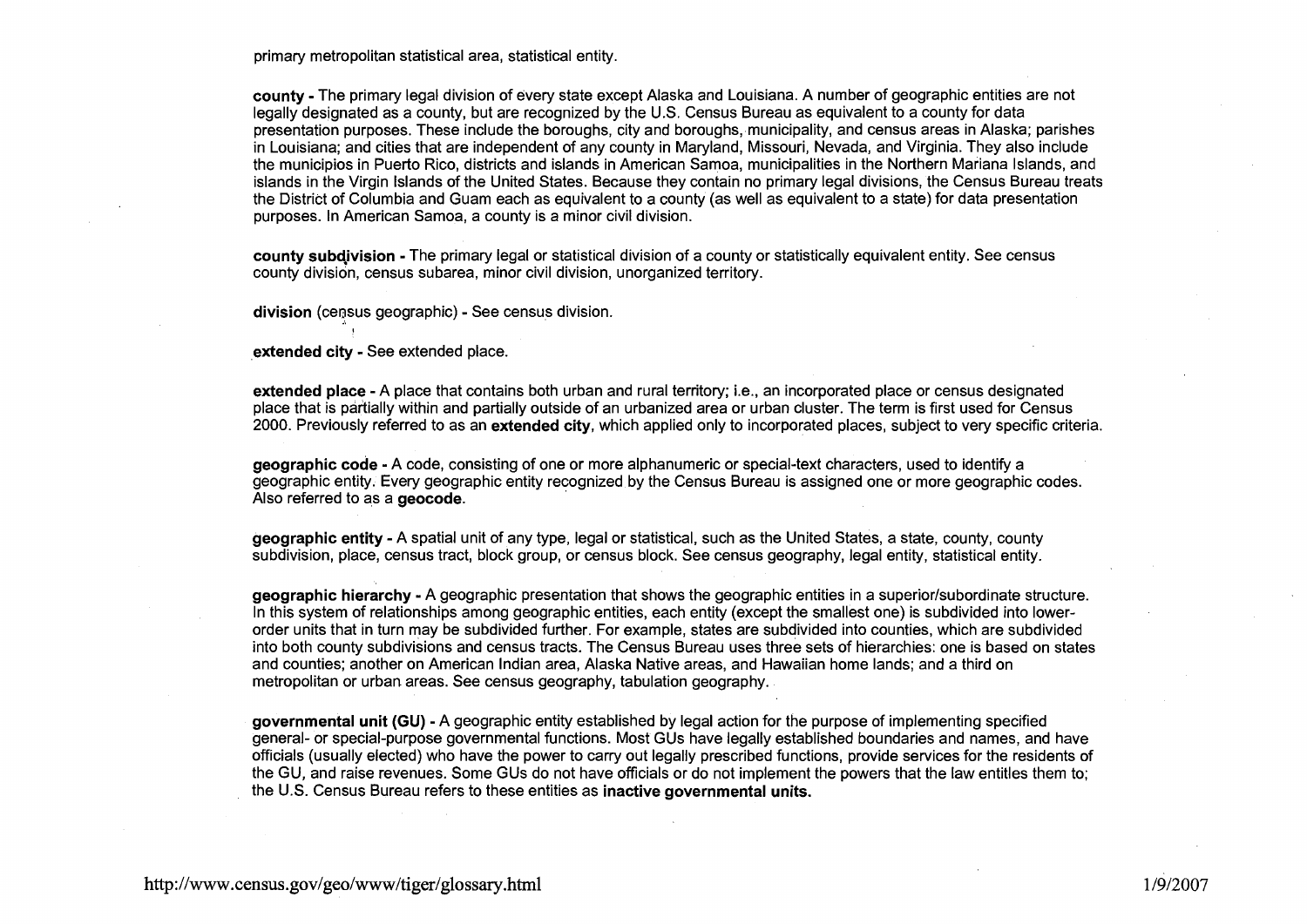**Hawaiian home land (HHL)** -An area held in trust for the benefit of native Hawaiians by the state of Hawaii, pursuant to the Hawaiian Homes Commission Act of 1920, as amended. Hawaiian home lands are a new type of geographic entity for Census 2000.

**incorporated place** -A type of governmental unit, incorporated under state law as a city, town (except in New England, New York, and Wisconsin), borough (except in Alaska and New York), or village, generally to provide a wide array of specific governmental services for a concentration of people within legally prescribed boundaries. New for Census 2000 are "city and borough" and "municipality," which serve as both place- and county-level entities in Alaska. A few incorporated places do not have a legal description. See consolidated city, governmental unit, independent city, independent place, place.

**independent city** - An incorporated place that is independent of - i.e., not part of - any county. All incorporated places classified as cities in Virginia are independent cities, as are Baltimore, MD; St. Louis, MO; and Carson City, NV. The U.S. Census Bureau treats an independent city as equivalent to a county and, where appropriate, as a county subdivision and as an incorporated place for data presentation purposes.

**independent place** - In a state in which the Census Bureau recognizes minor civil divisions (MCDs), an incorporated place that is not legally part of any MCD. The Census Bureau treats an independent place as equivalent to a county subdivision and as an incorporated place for data presentation purposes. Independent places exist in 23 states and the District of Columbia.

**lndian reservation** - See American lndian reservation.

**Island Areas** - For Census 2000, several legal entities under the jurisdiction of the United States: American Samoa, Guam, the Commonwealth of the Northern Mariana Islands, and the Virgin Islands of the United States. The U.S. Census Bureau treats these entities as equivalent to states for data presentation purposes. The term also includes several small islands in the Caribbean Sea and Pacific Ocean; the Census Bureau provides only population counts for these "U.S. Minor Outlying Islands," based on records obtained from the government agency that administers each island (most are unpopulated). Formerly referred to as the **Outlying Areas.** 

**joint use area - Territory that is administered, claimed, and/or used by two or more American Indian tribes. It may consist** of an overlap of territory of adjoining American lndian reservations or Oklahoma tribal statistical areas, or off-reservation trust land for one tribe that is located within the reservation of another tribe. Such territory was referred to as **joint area** for the 1990 census.

**legal entity** -A geographic entity whose origin, boundary, name, and description result from charters, laws, treaties, or other administrative or governmental action, including the United States; the 50 states, the District of Columbia, Puerto Rico, and the Island Areas; counties and statistically equivalent legal entities; minor civil divisions; incorporated places, including consolidated cities; American lndian reservations, off-reservation trust land, and tribal subdivisions; Alaska Native Regional Corporations; Hawaiian home lands; congressional districts; state legislative districts; most voting districts; and school districts. Some legal entities, such as Hawaiian home lands, congressional districts, and voting districts, have no governmental officials or powers, but serve only as nonfunctioning administrative entities. The legal entities and their boundaries that the U.S. Census Bureau recognizes for Census 2000 are those that existed on January 1,2000. See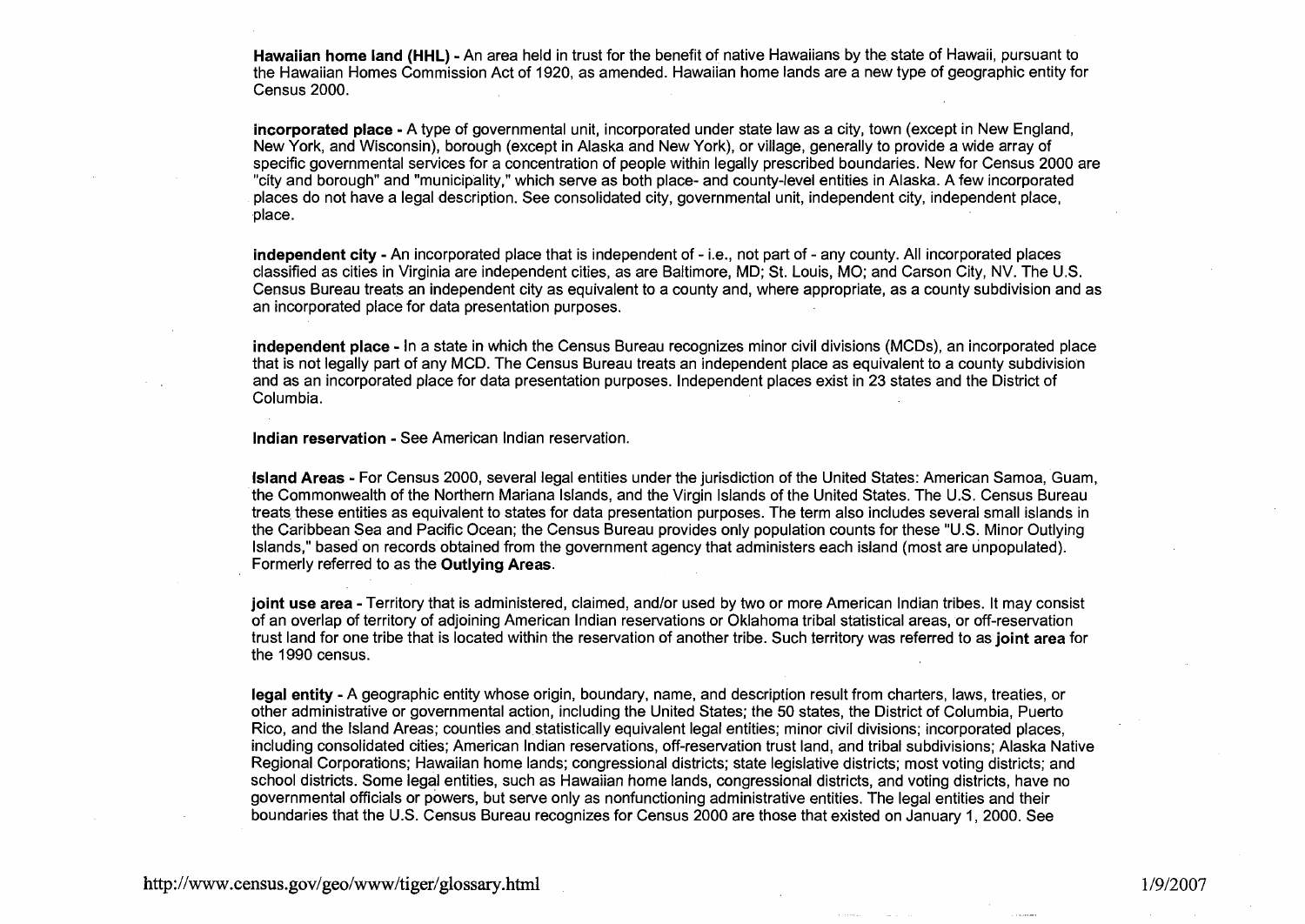governmental unit, statistical entity.

**metropolitan area (MA)** -A core areas with a large population nucleus, together with adjacent communities that have a high degree of economic and social integration with that core. (Some MAS are defined around two or more nuclei.) MAS are designated by the federal Office of Management and Budget (OMB) in terms of one or more counties or, in New England, county subdivisions (primarily cities and towns). The OMB defines and designates metropolitan areas based on a set of official standards that are published in the Federal Register. "Metropolitan area" is a collective term established by the OMB in 1990 to refer to metropolitan statistical areas (MSAs), consolidated metropolitan statistical areas (CMSAs), primary metropolitan statistical areas (PMSAs), and New England County Metropolitan Areas (NECMAs).

**Note:** In 2003, a new set of standards will go into effect, creating several new types of statistical entities and renaming others, and discontinuing the term "metropolitan area."

**metropolitan statistical area (MSA)** - A geographic entity designated by the federal Office of Management and Budget for use by federal statistical agencies. A metropolitan statistical area (MSA) is a metropolitan area (MA) that is not closely associated with another MA. An MSA consists of one or more counties, except in New England, where MSAs are defined in terms of county subdivisions (primarily cities and towns). See central city, consolidated metropolitan statistical area, metropolitan area, New England County Metropolitan Area, primary metropolitan statistical area, statistical entity.

**minor civil division (MCD)** - A type of governmental unit that is the primary governmental or administrative division of a county or statistically equivalent entity in many states and statistically equivalent entities. MCDs are identified by a variety of terms, such as township, town (in eight states), or district. The U.S. Census Bureau recognizes MCDs in 28 states, the District of Columbia, Puerto Rico, and the Island Areas. In 20 states and American Samoa, all or many MCDs are active general-purpose governmental units. Many MCDs are **not** general-purpose governmental units, and therefore do not have elected officials to carry out legal functions; instead, they serve as nonfunctioning administrative entities. See county subdivision, governmental unit, independent place, legal entity.

**municipality** - A legally established entity in Alaska and the Northern Mariana Islands. The U.S. Census Bureau treats this entity as the statistical equivalent of a county, and the Census Bureau also treats the municipality (Anchorage) in Alaska as an incorporated place. This designation in Alaska is new for Census 2000.

**municipio** -A governmental unit that is the primary legal division of Puerto Rico. The U.S. Census Bureau treats a municipio as equivalent to a county in the United States for data presentation purposes.

**New England County Metropolitan Area (NECMA) - A county-based area designated by the federal Office of** Management and Budget to provide an alternative to the county subdivision-based metropolitan statistical areas and consolidated metropolitan statistical areas in New England. See central city, metropolitan area, statistical entity.

**off-reservation trust land** - See American Indian off-reservation trust land.

**Oklahoma tribal statistical area (OTSA)** -A statistical entity identified and delineated by the U.S. Census Bureau in consultation with federally recognized American Indian tribes in Oklahoma that once had a reservation in that state. An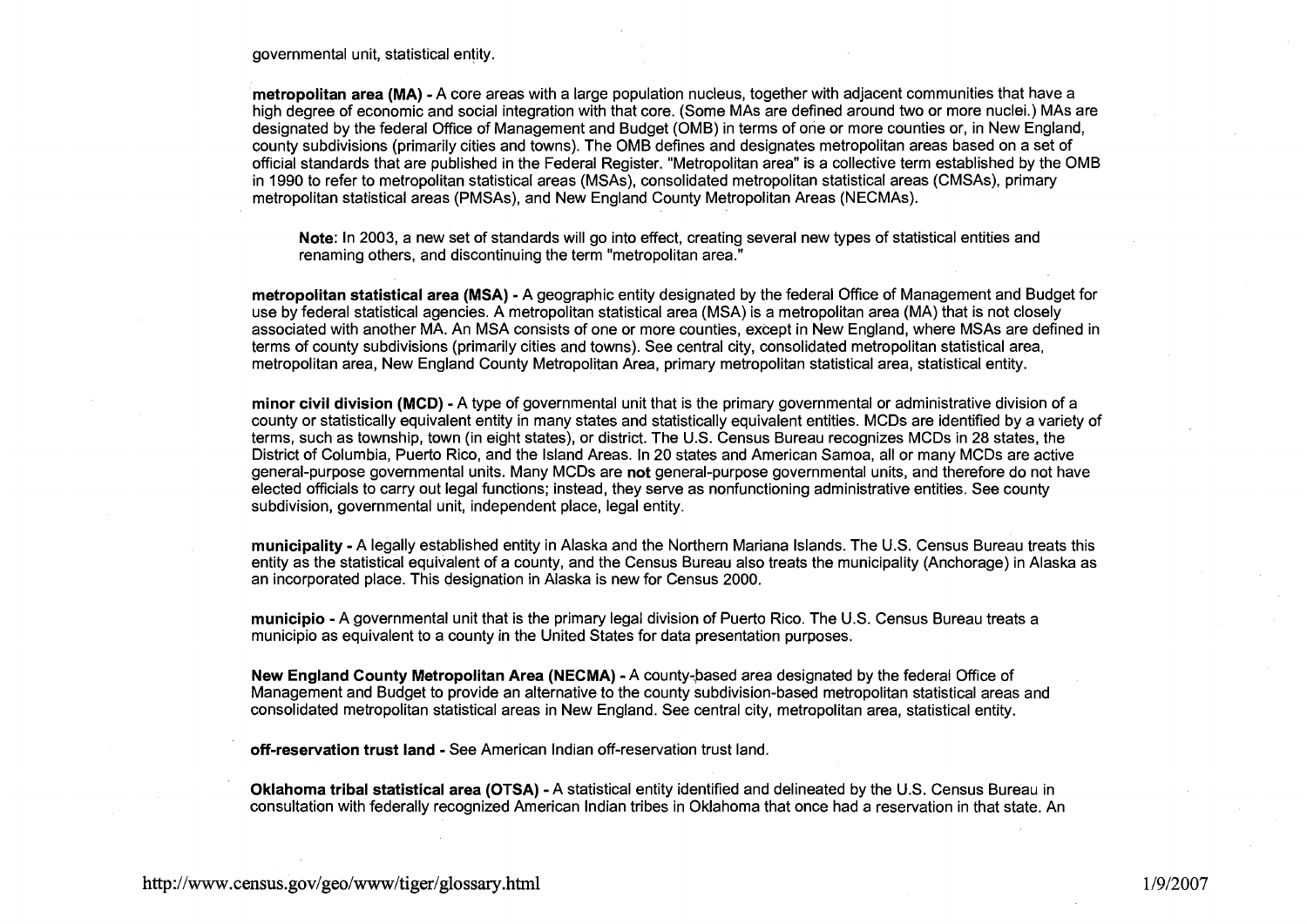OTSA encompasses an area that conforms to a tribe's reservation that was dissolved preceding the establishment of Oklahoma as a state in 1907. For some OTSAs, neighboring tribes agreed to modify the boundary for data presentation purposes. Referred to as a **tribal jurisdiction statistical area (TJSA)** for the 1990 census and by a single allencompassing entity called the **"Historic Areas of Oklahoma** (excluding urbanized areas)" for the 1980 census.

**Outlying Areas** - See Island Areas.

**parish** - A governmental unit that is the primary legal subdivision of Louisiana. The U.S. Census Bureau treats a parish as equivalent to a county in other states for data presentation purposes.

**place** - A concentration of population either legally bounded as an incorporated place, or delineated for statistical purposes as a census designated place (in Puerto Rico, a comunidad or zona urbana). See census designated place, consolidated city, incorporated place, independent city, independent place.

**primary metropolitan statistical area (PMSA)** - A geographic entity designated by the federal Office of Management and Budget for use by federal statistical agencies. If an area that qualifies as a metropolitan area (MA) has a census population of one million or more, two or more primary metropolitan statistical areas (PMSAs) may be defined within it if they meet official standards and local opinion favors the designation. When PMSAs are established within an MA, that MA is designated a consolidated metropolitan statistical area (CMSA). See central city, consolidated metropolitan statistical area, metropolitan area, statistical entity.

**pseudo-voting district (pseudo-VTD)** - An area for which the U.S. Census Bureau reports voting district (VTD) data, even though the boundary of the actual voting district was adjusted by the reviewing officials, for purposes of data presentation, so that it no longer matches the legally established boundary. See voting district.

**public use microdata area (PUMA)** - **A** geographic entity for which the U.S. Census Bureau provides specially selected extracts of raw information from a small sample of long-form census records that are screened to protect confidentiality of census records. The extract files are referred to as **public use microdata samples (PUMS).** Public use microdata areas (PUMAs), which must have a minimum census population of 100,000 and cannot cross a state line, receive a 5-percent sample of the long-form records; these records are presented in state files. These PUMAs are aggregated into **super-PUMAs,** which must have a minimum census population of 400,000 and receive a I-percent sample in a national file. The Census Bureau provided a 10-percent sample file each for Guam and the Virgin Islands of the United States. Data users can use these files to create their own statistical tabulations and data summaries.

**region** (census geographic) - See census region;

**rural** - All territory, population, and housing units located outside of urbanized areas and urban clusters. See urban.

**school district** - **A** geographic entity within which state, county, or local officials or the U.S. Department of Defense provides public educational services for an area's residents. The U.S. Census Bureau provides data for three types of school districts: elementary, secondary, and unified.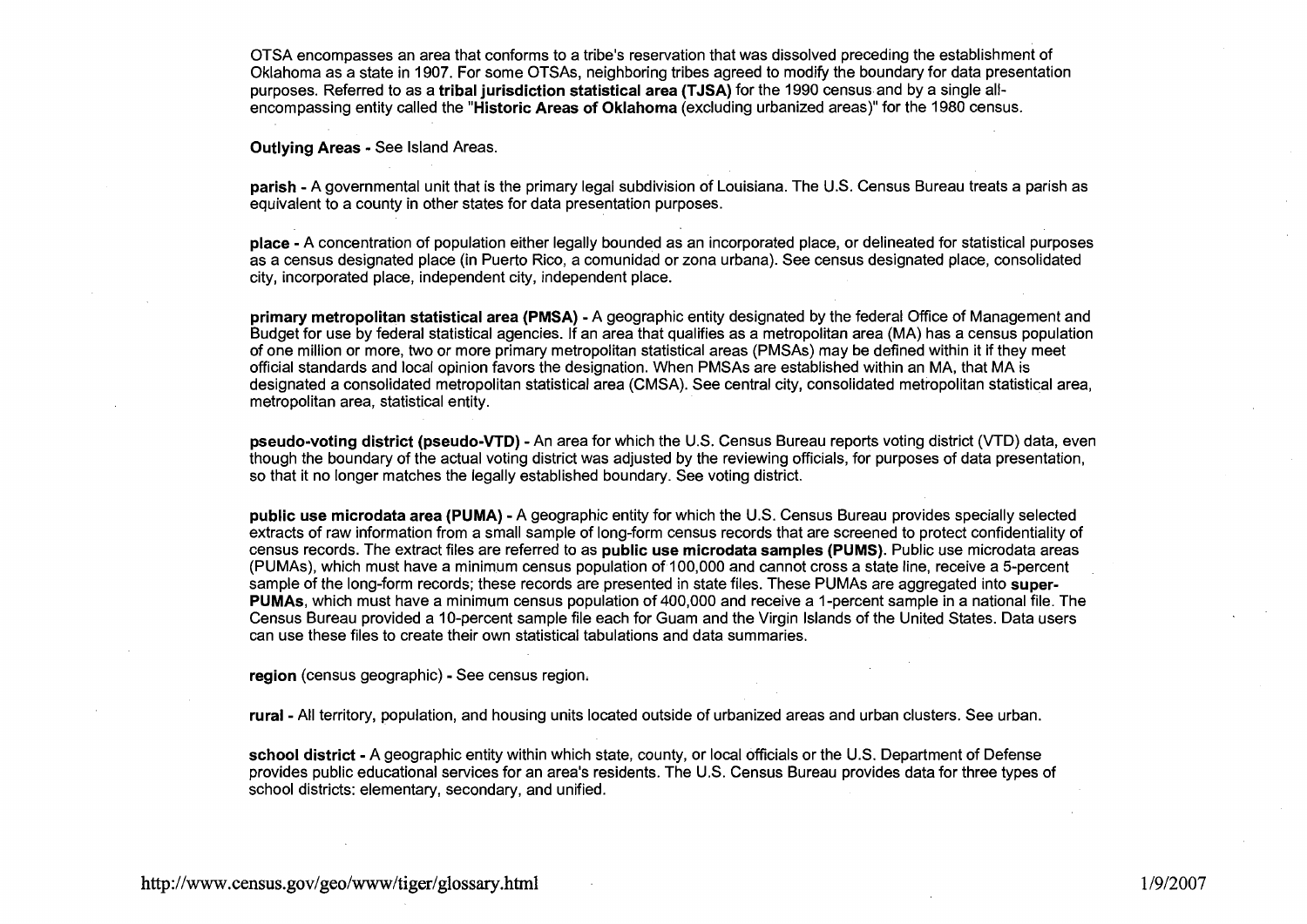state - A primary governmental division of the United States. The U.S. Census Bureau treats the District of Columbia as the equivalent of a state for data presentation purposes. It also treats a number of entities that are not legal divisions of the United States as the equivalent of states for data presentation purposes: Puerto Rico and the Island Areas.

which there is structured or organized tribal activity. A SDAISA may not be located in more than one state unless the tribe is state designated American Indian statistical area (SDAISA) - A statistical entity delineated for an American Indian tribe contiguous area that contains a concentration of people who identify with a state recognized American Indian tribe and in Oklahoma tribal statistical area, tribal designated statistical area, or Alaska Native village statistical area. SDAISAs were recognized by both states, and it may not include area within an American Indian reservation, off-reservation trust land Census Bureau by a state liaison identified by the governor's office. A SDAISA generally encompasses a compact and that does not have a land base (reservation) and is recognized as a tribe by a state government, but not the federal<br>government. State designated American Indian statistical areas (SDAISAs) are identified and delineated fo included with tribal designated statistical areas for the 1990 census; this designation is new for Census 2000.

state legislative district (SLD) - The area represented by a member of the upper or lower chamber of a state legislature (or, for Nebraska, the unicameral legislature)

areas, census tracts, block groups, and census blocks. Designation as a statistical entity neither conveys nor confers legal areas, state designated American Indian statistical areas, Alaska Native village statistical areas, metropolitan areas, urban Alaska), unorganized territories, census designated places, Oklahoma tribal statistical areas, tribal designated statistical statistical entity - A geographic entity that is specially defined and delineated so that the U.S. Census Bureau may<br>tabulate data for it. Statistical entities include census areas (in Alaska), census county divisions, cen ownership, entitlement, or jurisdictional authority. See legal entity.

subbarrios as it does for barrios and barrios-pueblo. Each subbarrio is assigned a five-digit Federal Information Processing<br>Standards (FIPS) code in alphabetical order within Puerto Rico. See barrio, barrio-pueblo; sub-MC subbarrio - A legal subdivision of a barrio or barrio-pueblo (minor civil division) in 23 municipios in Puerto Rico. (There is no geographic entity in the United States equivalent to a subbarrio.) Census 2000 provides the same types of data for

sub-MCD - A legal subdivision of a minor civil division (MCD). For Census 2000, only Puerto Rico has sub-MCDs (subbarrios)

super-PUMA - See public use microdata area.

tabulation block - The smallest area for which the U.S. Census Bureau provides decennial census data. A tabulation block<br>cannot be split by the boundary of any legal or statistical entity recognized by the Census Bureau fo presentation. See block number, census block.

tabulation geography - The geographic entities for which the U.S. Census Bureau tabulates and presents data. See<br>geographic entity, geographic hierarchy.

tract - See census tract.

http://www.census.gov/geo/www/tiger/glossary.html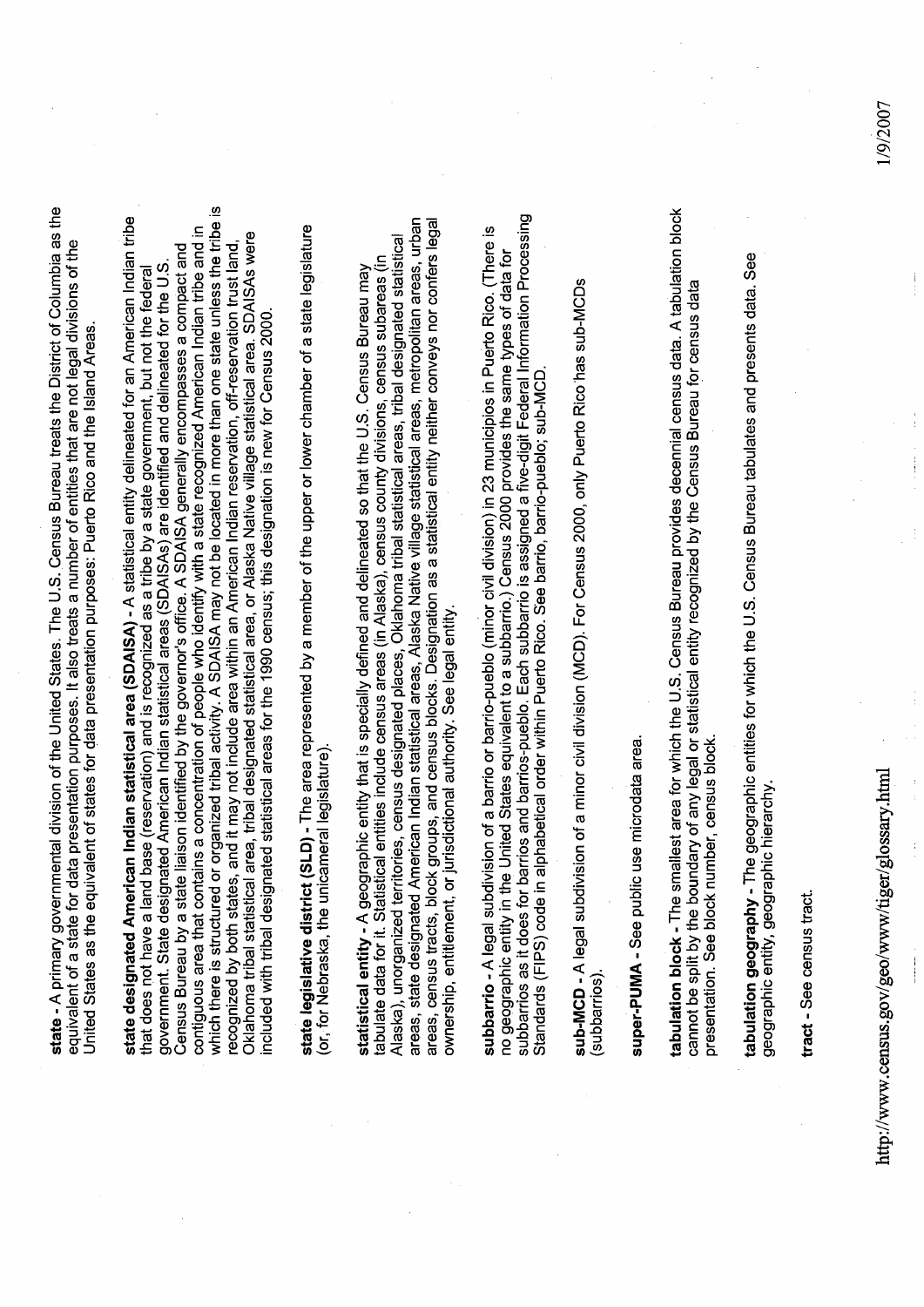traffic analysis zone (TAZ) - A statistical entity delineated by state and/or local transportation officials for tabulating trafficrelated data - especially journey-to-work and place-of-work statistics - from a decennial census. A TAZ usually consists of one or more census blocks, block groups, or census tracts. tribal block group - A block group within a tribal census tract. Where a census tract numbered in the 9400 series crosses a county line, a tribal block group may be located on both sides of that boundary. See block group, tribal census tract.

land. Some of these census tracts are numbered in the 9400 series, primarily if they cross a county line. See census tract, tribal census tract - A census tract within a federally recognized American Indian reservation and/or off-reservation trust tribal block group.

land). A TDSA generally encompasses a compact and contiguous area that contains a concentration of people who identify designated American Indian statistical area, or Alaska Native village statistical area. For the 1990 census, it could not cross a state line, but it may do so for Census 2000. For the 1990 census, TDSAs included state-recognized tribes without a land recognized American Indian tribe that does not have a land base (a federally recognized reservation or off-reservation trust with a federally recognized American Indian tribe and in which there is structured or organized tribal activity. A TDSA may not include area within an American Indian reservation, off-reservation trust land, Oklahoma tribal statistical area, state tribal designated statistical area (TDSA) - A statistical entity delineated for the U.S. Census Bureau by a federally base; these are now called state designated American Indian statistical areas.

tribal jurisdiction statistical area (TJSA) - See Oklahoma tribal statistical area.

tribal subdivision - See American Indian tribal subdivision.

trust land - See American Indian trust land.

United States - The 50 states and the District of Columbia.

unorganized territory (UT) - In a state in which the U.S. Census Bureau provides data for minor civil divisions (MCDs), the portion of a county that is not included in a legally established MCD or in an incorporated place that is independent of an MCD. For data presentation purposes, the Census Bureau recognizes such area as one or more separate county subdivisions, each designated as an unorganized territory. For Census 2000, ten states contain one or more UTs.

urban - All territory, population, and housing units located within urbanized areas and urban clusters. See rural, urban area.

urban area - A generic term that refers to both urbanized areas and urban clusters. This terminology is new for Census 2000.

incorporated places and/or census designated places; such a place(s) together with adjacent territory; or territory outside of urban cluster (UC) - A densely settled area that has a census population of 2,500 to 49,999. A UC generally consists of a geographic core of block groups or blocks that have a population density of at least 1,000 people per square mile, and adjacent block groups and blocks with at least 500 people per square mile. A UC consists of all or part of one or more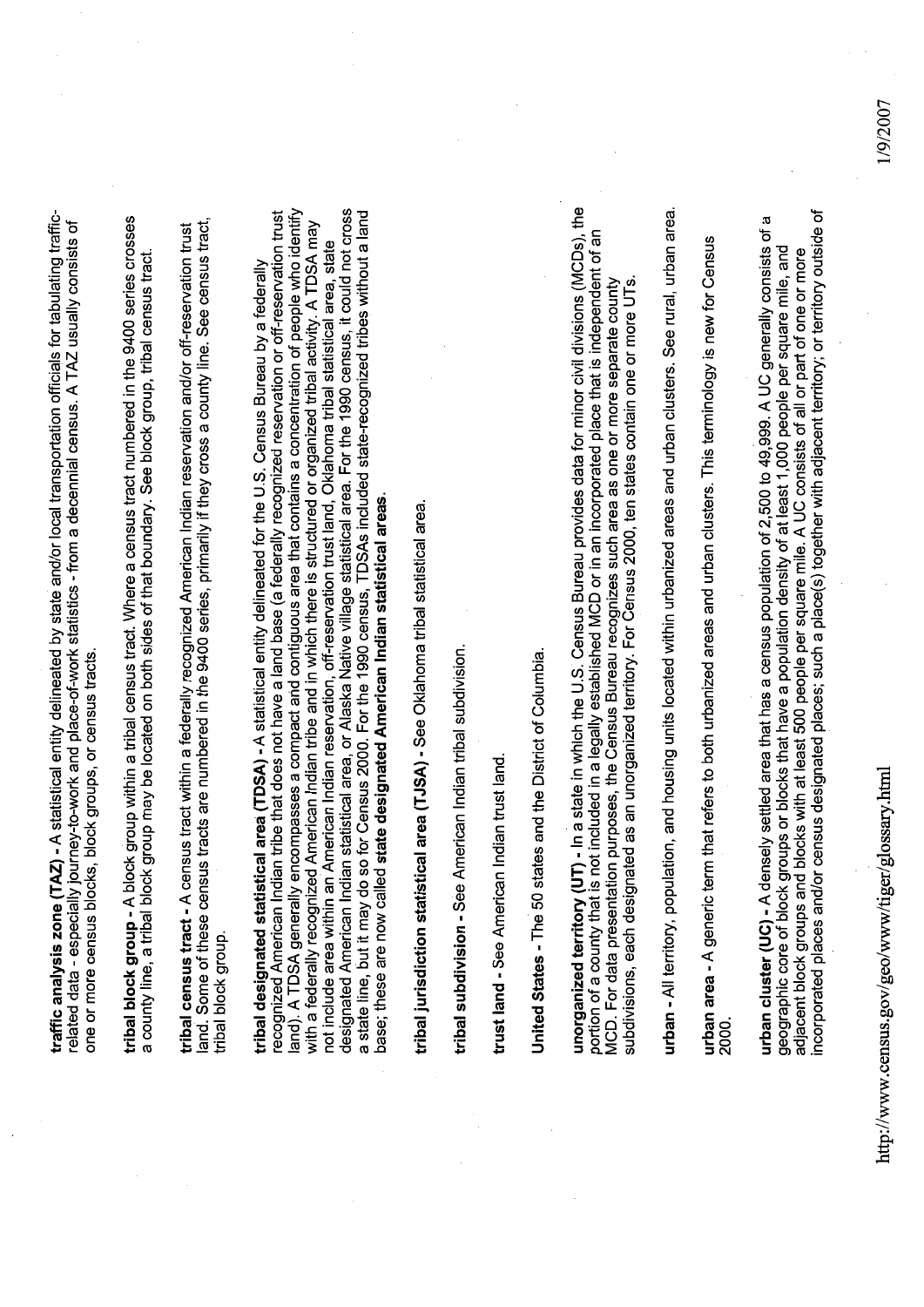any place. See central place, extended place, urban, urbanized area.

Note: Any urban area delineated in Guam is classified as an urban cluster regardless of its population size.

development. The U.S. Census Bureau refers to the resulting geographic entities as "urban growth areas" (UGAs). UGAs urban growth area (UGA) - In Oregon, an "urban growth boundary" is delineated around each incorporated place or a group of incorporated places by state and local officials, and subsequently confirmed in state law, to control urban are new for Census 2000. ("Urban growth boundary" is a legal term; "urban growth area" is a census term.

incorporated places and/or census designated places, and may include additional territory outside of any place. See central urbanized area (UA) - A densely settled area that has a census population of at least 50,000. A UA generally consists of a geographic core of block groups or blocks that have a population density of at least 1,000 people per square mile, and adjacent block groups and blocks with at least 500 people per square mile. A UA consists of all or part of one or more place, extended place, urban, urban cluster.

présentation purposes, and therefore a VTD for which Census 2000 provides data might not exactly represent the legal<br>entity; the U.S. Census Bureau refers to such VTDs as **pseudo-voting districts (pseudo-VTDs**). Such VTDs, adjusted the boundaries of the voting districts (VTDs) they submitted to conform to census block boundaries for data established by state, local, and tribal governments for the purpose of conducting elections. Some reviewing officials voting district (VTD) - The generic name for a geographic entity - such as an election district, precinct, or ward -

one or more other ZIP Codes, and therefore this area is more conceptual than geographic. See ZIP Code tabulation area. delivery of mail. Most ZIP Codes do not have specific boundaries, and their implied boundaries do not necessarily follow clearly identifiable visible or invisible map features; also, the carrier routes for one ZIP Code may intertwine with those of ZIP Code area - The addresses served by a 5-digit ZIP Code<sup>a</sup> - established by the U.S. Postal Service to expedite the

Census Bureau's Master Address File contained no addresses with ZIP Codes, the Census Bureau used the first 3 digits of the ZIP Code(s) that serve the area or nearby areas. For the dress rehearsal data, there are two blank spaces after such 3of census blocks that have the same predominant ZIP Code associated with the mailing addresses in the Census Bureau's ZIP Code tabulation area (ZCTAª) - A statistical entity developed by the U.S. Census Bureau to approximate the delivery area for a U.S. Postal Service 5-digit or 3-digit ZIP Code<sup>a</sup> in the United States and Puerto Rico. A ZCTA is an aggregation Master Address File. Thus, the Postal Service's delivery areas have been adjusted to encompass whole census blocks so ZCTA is assigned a 3-digit code followed by "HH" to indicate that the water feature could not be assigned meaningfully to<br>any adjacent land ZCTA. ZCTAs do not include all ZIP Codes used for mail delivery. The Census Bureau digit codes; for Census 2000, there is a suffix of "XX." A water feature that could not logically be assigned to a specific that the Census Bureau can tabulate census data for the ZCTAs. For areas larger than 25 square miles for which the ZCTAs for the Census 2000 dress rehearsal census. See ZIP Code area.

zona urbana - In Puerto Rico, a census designated place consisting of the municipio seat of government and the adjacent built-up area. A zona urbana cannot extend across its municipio's boundary. See census designated place, comunidad